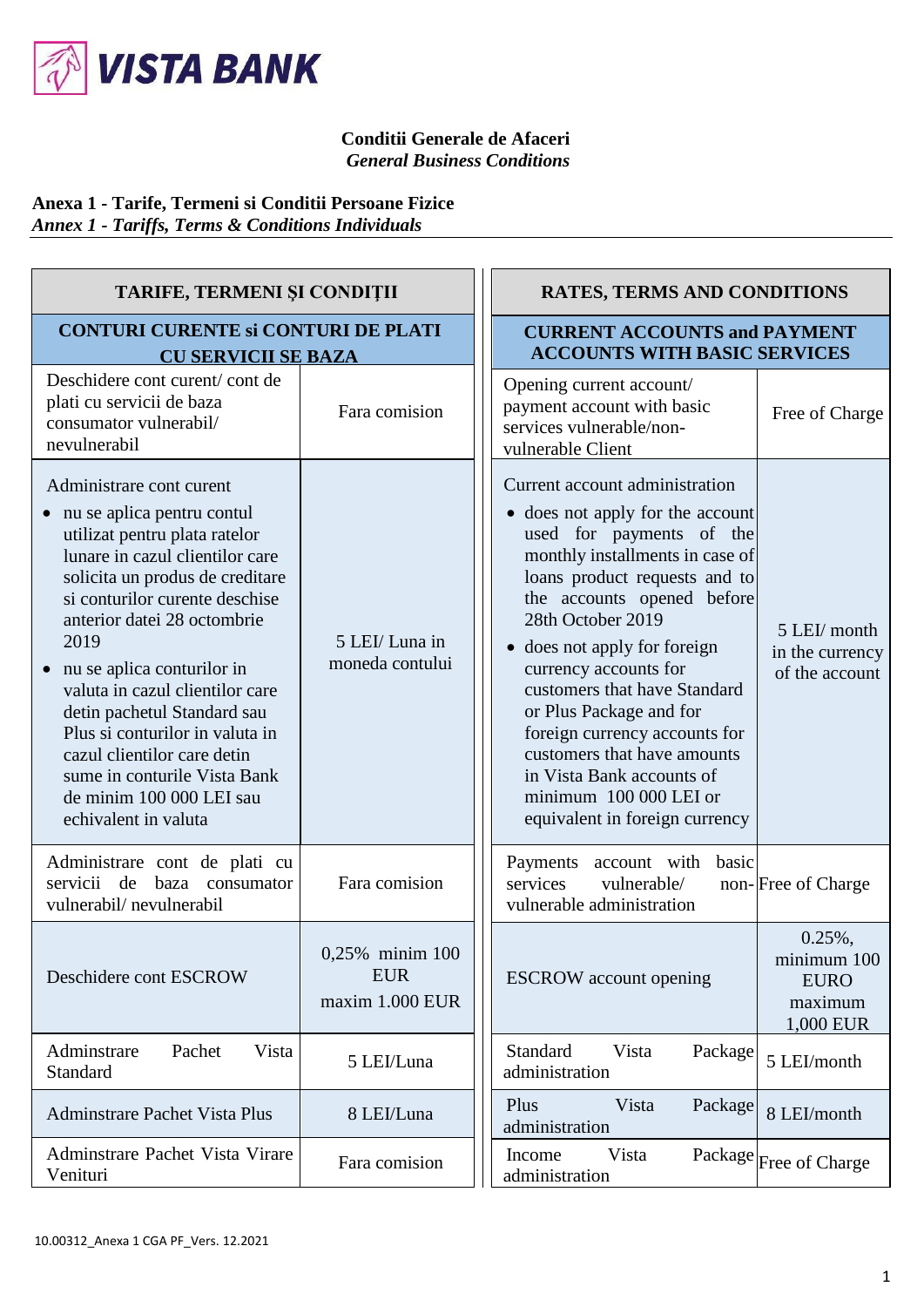

| Adminstrare<br>Vista<br>Pachet<br>Premium                                                                                                                  | Fara comision               | Premium Package administration Free of Charge                                                                                                                                   |                            |
|------------------------------------------------------------------------------------------------------------------------------------------------------------|-----------------------------|---------------------------------------------------------------------------------------------------------------------------------------------------------------------------------|----------------------------|
| Inchidere cont curent/cont de<br>plati cu servicii de baza<br>consumator vulnerabil/<br>nevulnerabil                                                       | Fara comision               | Closing a current account/<br>payment account with basic<br>services vulnerable/non-<br>vulnerable client                                                                       | Free of Charge             |
| Extrase de cont curent/cont de plati cu servicii de baza<br>consumator vulnerabil/nevulnerabil (lunare) trimise prin<br>metoda agreata cu clientul Bancii: |                             | Statements of Current Account/ Payment account<br>with basic services for vulnerable/ non-vulnerable<br>Consumer (monthly) sent by the method agreed<br>with the Bank's client: |                            |
| Fax                                                                                                                                                        | Fara comision               | Fax                                                                                                                                                                             | Free of Charge             |
| Posta                                                                                                                                                      | Fara comision               | Post                                                                                                                                                                            | Free of Charge             |
| Alta metoda agreata (inclusiv la<br>sediul Bancii)                                                                                                         | Fara comision               | Another mean agreed with<br>Customer (including at the<br>Bank's Premises)                                                                                                      | Free of Charge             |
| Extrase de cont trimise zilnic<br>prin Fax (numai pentru cont<br>curent)                                                                                   | 20 EUR/Luna                 | Account statements sent daily by<br>Fax/ (only for the current<br>account)                                                                                                      | 20 EUR/month               |
| Extras suplimentar de cont<br>(numai pentru cont curent)                                                                                                   | 3 EUR/Extras                | Additional account statement<br>(only for the current account)                                                                                                                  | 3 EUR/Account<br>statement |
|                                                                                                                                                            |                             |                                                                                                                                                                                 |                            |
| <b>TRANZACTII CU NUMERAR</b>                                                                                                                               |                             | <b>CASH TRANSACTIONS</b>                                                                                                                                                        |                            |
| Depunere numerar cont curent/<br>cont de plati cu servicii de baza<br>consumator vulnerabil/<br>nevulnerabil                                               | Fara comision               | Cash deposit to the Current<br>Account/ payments account with<br>basic services for vulnerable/<br>non-vulnerable Consumer                                                      | Free of Charge             |
| Retragere numerar cont curent                                                                                                                              | 0,50% minim 3<br><b>EUR</b> | Cash withdrawal Current<br>Account                                                                                                                                              | $0.50\%$ ,<br>min. 3 EUR   |
| Retragere numerar cont de plati<br>cu servicii de baza consumator<br>vulnerabil/nevulnerabil                                                               | Fara comision               | Cash withdrawal from payments<br>with<br>basic services<br>account<br>vulnerable/non-vulnerable                                                                                 | Free of Charge             |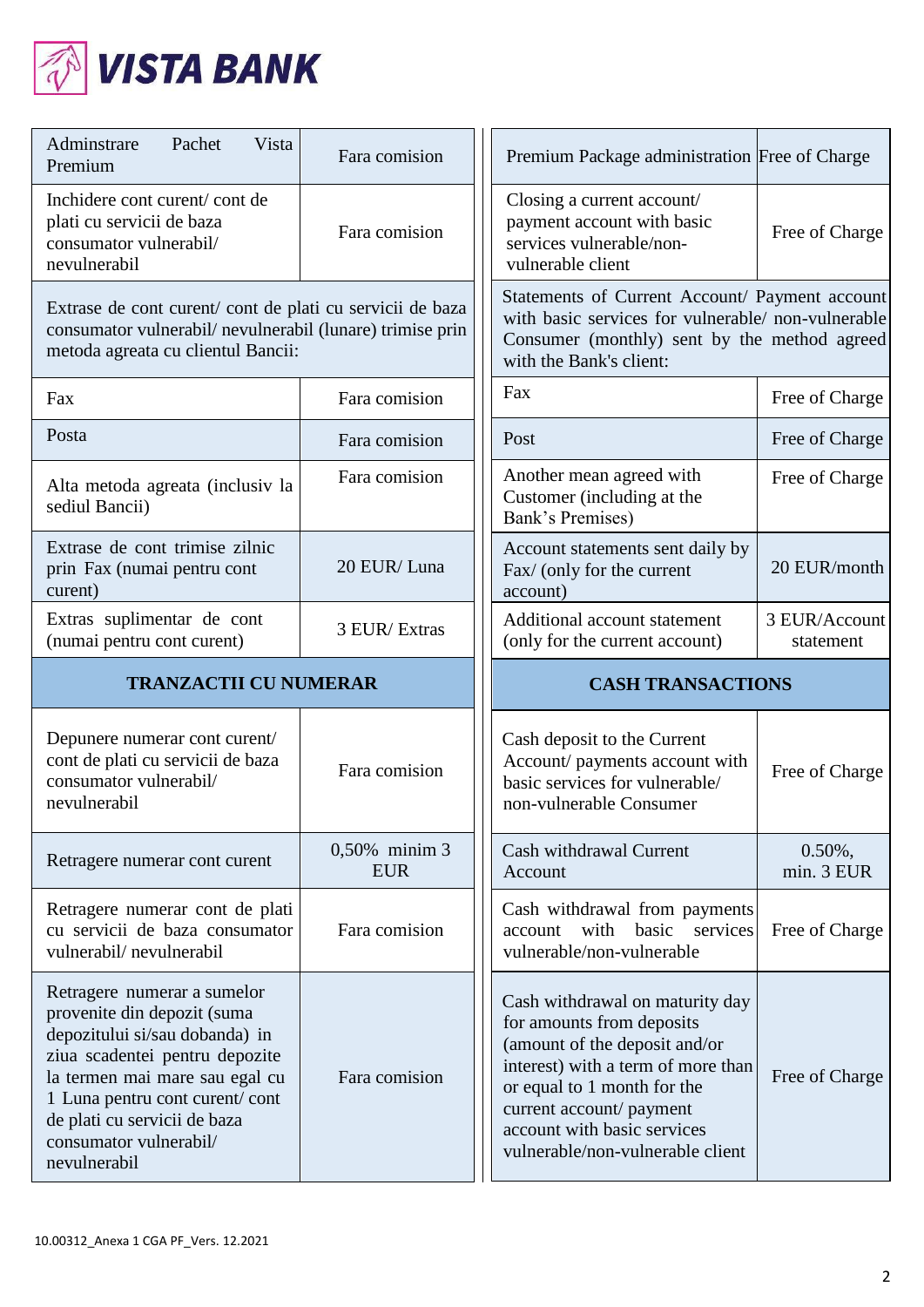

| fonduri<br>Retragere<br>numerar<br>provenite din pensii                                                                                                                                                                                                                                                                                                             | Fara comision                   | Cash withdrawal from pension<br>funds                                                                                                                                                                                                                                                                                                                                  | Free of Charge                  |
|---------------------------------------------------------------------------------------------------------------------------------------------------------------------------------------------------------------------------------------------------------------------------------------------------------------------------------------------------------------------|---------------------------------|------------------------------------------------------------------------------------------------------------------------------------------------------------------------------------------------------------------------------------------------------------------------------------------------------------------------------------------------------------------------|---------------------------------|
| Retragere numerar pentru sumele<br>trase din credit, indiferent de data<br>la care este tras creditul                                                                                                                                                                                                                                                               | Fara comision                   | Cash withdrawal for the amounts<br>drawn from the credit, regardless<br>of the date the credit is drawn                                                                                                                                                                                                                                                                | Free of Charge                  |
| Pentru orice retragere de numerar pentru sume care<br>depasesc 10.000 EUR sau echivalent, Banca va fi<br>instiintata cu cel putin o zi lucratoare in avans, inainte de<br>ora 12.00.                                                                                                                                                                                |                                 | The Bank shall be informed about any cash<br>withdrawal for amounts exceeding EUR 10,000 or<br>the equivalent, at least one business day in advance<br>before 12.00 am.                                                                                                                                                                                                |                                 |
| Pentru orice retragere de numerar pentru sume care<br>depasesc 10.000 EUR sau echivalent retrase fara anunt<br>prealabil se va percepe o taxa de 30 EUR.                                                                                                                                                                                                            |                                 | For any cash withdrawals for amounts over 10,000<br>EUR or equivalent, without prior notice, there will<br>be a 30 EUR charge.                                                                                                                                                                                                                                         |                                 |
| <b>COSTURI AFERENTE UTILIZARII CARDULUI</b><br><b>DE DEBIT</b><br><b>Vista Visa Debit</b>                                                                                                                                                                                                                                                                           |                                 | <b>COSTS FOR THE USE OF DEBIT CARD</b><br><b>Vista Visa Debit</b>                                                                                                                                                                                                                                                                                                      |                                 |
| Cost utilizare card pentru<br>numerar la ATM-urile Vista<br>Bank si Euronet                                                                                                                                                                                                                                                                                         | $\theta$                        | Card Usage for cash withdrawal<br>at ATMs of Vista Bank and<br>Euronet                                                                                                                                                                                                                                                                                                 | $\overline{0}$                  |
| Cost utilizare card pentru<br>retragere numerar la ATM-urile<br>si ghiseele bancilor pe teritoriul<br>Uniunii Europene si Spatiului<br>Economic European, pentru card<br>atasat conturilor de plati cu<br>servicii de baza, consumator<br>vulnerabil/nevulnerabil *                                                                                                 | $\overline{0}$                  | Card usage for cash withdrawals<br>at ATMs and bank counters in<br>the European Union and the<br>European Economic Area for<br>cards attached to payment<br>account with basic services<br>vulnerable/ non-vulnerable<br>client*                                                                                                                                       | $\overline{0}$                  |
| *Primele 10 (zece) operatiuni consecutive de plata<br>efectuate pe teritoriul Uniunii Europene in cursul unei<br>luni calendarisice (reprezentand plati efectuate la ghiseu<br>si/sau internet banking si/sau operatiuni de plata prin<br>card, inclusiv plati online) - pentru contul de plati cu<br>servicii de baza consumator vulnerabil sunt fara<br>comision. |                                 | $*$ The<br>10<br>consecutive<br>first<br>$(\text{ten})$<br>transactions performed within the European Union<br>during a calendar month (representing payments at<br>the counter and/or internet banking and/or card<br>payment transactions, including online payments) -<br>for a payment account with basic services -<br>vulnerable client are free of commissions. | payment                         |
| Cost standard utilizare card<br>pentru retragere numerar la<br>ATM-urile si Ghiseele (POS-<br>urile) de pe teritoriul Uniunii<br>Europene si Spatiului Economic<br>European                                                                                                                                                                                         | $1\% + 2.5$ LEI/<br>tranzactie  | Standard Card usage cost for<br>cash withdrawals at ATMs and<br>counters (POS) in the European<br>Union and the European<br>Economic Area                                                                                                                                                                                                                              | $1\% + 2.5$<br>LEI/transaction  |
| utilizare<br>card<br>Cost<br>pentru<br>retragere numerar la ATM-uri si<br>Ghiseele (POS-urile) din afara<br>teritoriului Uniunii Europene si<br>Spatiului Economic European                                                                                                                                                                                         | 1,5% min. 10 LEI/<br>tranzactie | Card<br>usage<br>for<br>cash<br>cost<br>withdrawals<br>at ATMs<br>and<br>(POS)<br>outside<br>Counters<br>the<br>territory of the European Union<br>and the European Economic Area                                                                                                                                                                                      | 1.5% min. 10<br>LEI/transaction |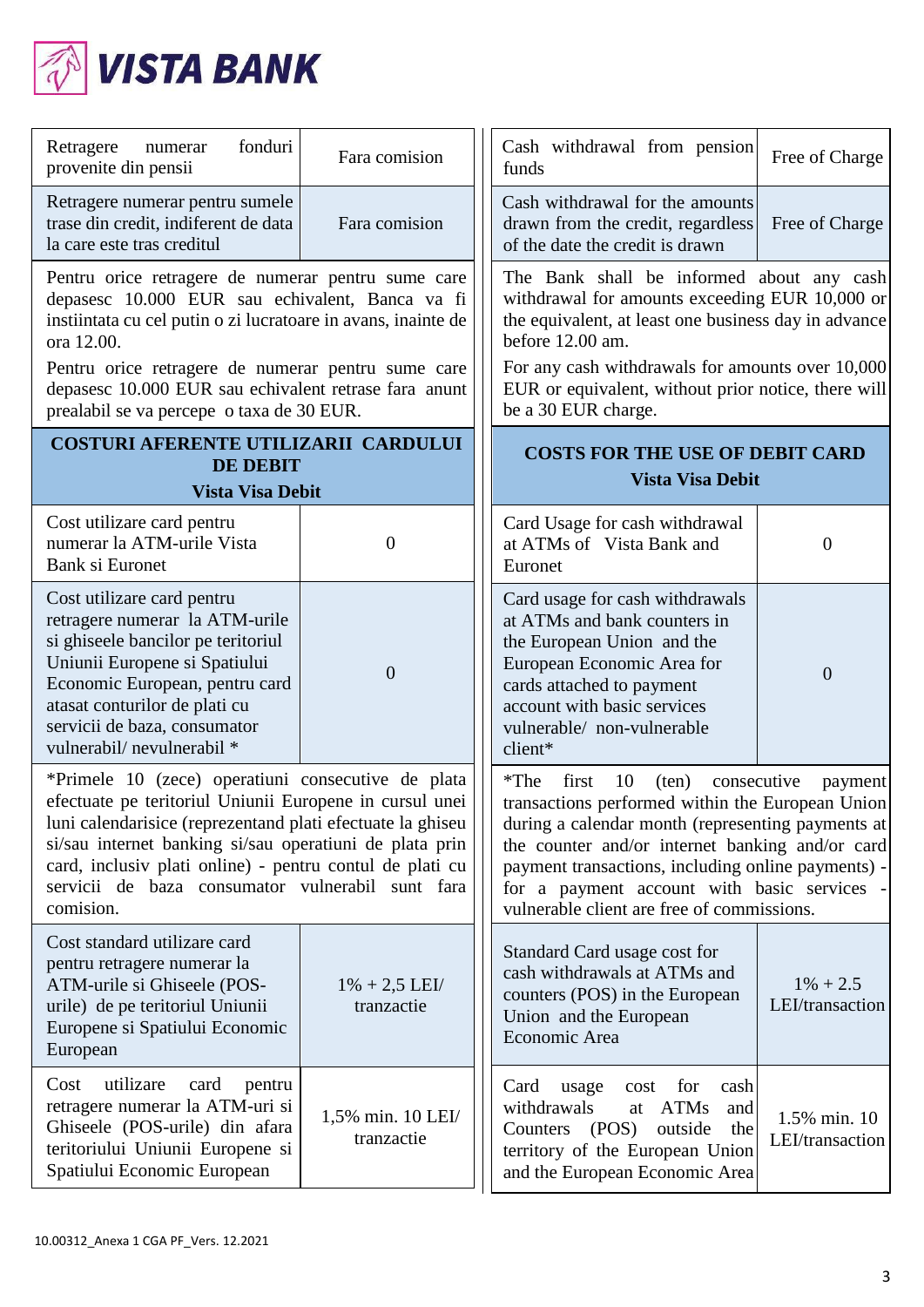

| Cumparaturi la comercianti din<br>Romania si din afara tarii                           | $\overline{0}$                                                                                 | Shopping<br>at merchants<br>in<br>Romania and abroad                                | $\Omega$                                                                                   |
|----------------------------------------------------------------------------------------|------------------------------------------------------------------------------------------------|-------------------------------------------------------------------------------------|--------------------------------------------------------------------------------------------|
| conversie valutara<br>Comision<br>pentru tranzactii in alta moneda<br>decat LEI si EUR | 2%                                                                                             | Currency conversion fee for<br>transactions in a currency other<br>than LEI and EUR | 2%                                                                                         |
| Comision<br>conversie valutara<br>pentru tranzactiile in EUR                           | 0,5%                                                                                           | Currency conversion fee for EUR<br>transactions                                     | 0.5%                                                                                       |
| Interogare sold la ATM-urile<br>Vista Bank S.A.                                        | $\overline{0}$                                                                                 | Balance inquiry at ATMs of Vista<br>Bank S.A.                                       | $\overline{0}$                                                                             |
| Interogare sold la alte ATM-uri<br>din tara si strainatate                             | $\overline{0}$                                                                                 | Balance inquiry at other ATMs in<br>the country and abroad                          | $\overline{0}$                                                                             |
| Emitere card principal                                                                 | $\overline{0}$                                                                                 | Main card issuance                                                                  | $\overline{0}$                                                                             |
| Emitere card suplimentar                                                               | $\overline{0}$                                                                                 | Supplementary card issuance                                                         | $\overline{0}$                                                                             |
| Reemitere card (plastic)                                                               | <b>10 LEI</b>                                                                                  | Card reissuance (plastic)                                                           | <b>10 LEI</b>                                                                              |
| Inlocuire card pierdut/furat                                                           | <b>30 LEI</b>                                                                                  | Lost/stolen card replacement                                                        | <b>30 LEI</b>                                                                              |
| <b>Reemitere PIN</b>                                                                   | <b>10 LEI</b>                                                                                  | PIN reissuance                                                                      | <b>10 LEI</b>                                                                              |
| Schimbare cod PIN                                                                      | $\overline{0}$                                                                                 | PIN code change                                                                     | $\overline{0}$                                                                             |
| Extras de cont lunar                                                                   | $\boldsymbol{0}$                                                                               | Monthly account statement                                                           | $\overline{0}$                                                                             |
| Extras de cont suplimentar (la<br>cerere)                                              | 3 EUR/Extras                                                                                   | Additional account statement (by<br>request)                                        | 3<br>EUR/statement                                                                         |
| Emitere card in regim de urgenta<br>in strainatate                                     | 150 EUR in<br>echivalent moneda                                                                | Cost of emergency card issuance<br>abroad                                           | 150 EUR in<br>account                                                                      |
| Dobanda descoperit de cont<br>neautorizat                                              | 25 %                                                                                           | Unauthorized overdraft interest                                                     | 25 %                                                                                       |
| Comision<br>anual<br>administrare<br>card principal/secundar                           | <b>15 LEI</b><br>(nu se percepe<br>cardurilor principale,<br>parte din pachetul de<br>produse) | Annual card administration fee, per<br>principal/ secondary card                    | <b>15 LEI</b><br>(does not apply<br>for principal<br>cards part of<br>products<br>package) |
| Comision refuz nejustificat la<br>plata                                                |                                                                                                | Unjustified payment refusal                                                         | <b>20 LEI</b>                                                                              |
|                                                                                        | <b>20 LEI</b>                                                                                  |                                                                                     |                                                                                            |
| Limita zilnica utilizare card                                                          | 10.000 LEI                                                                                     | Daily limit                                                                         | 10,000 LEI                                                                                 |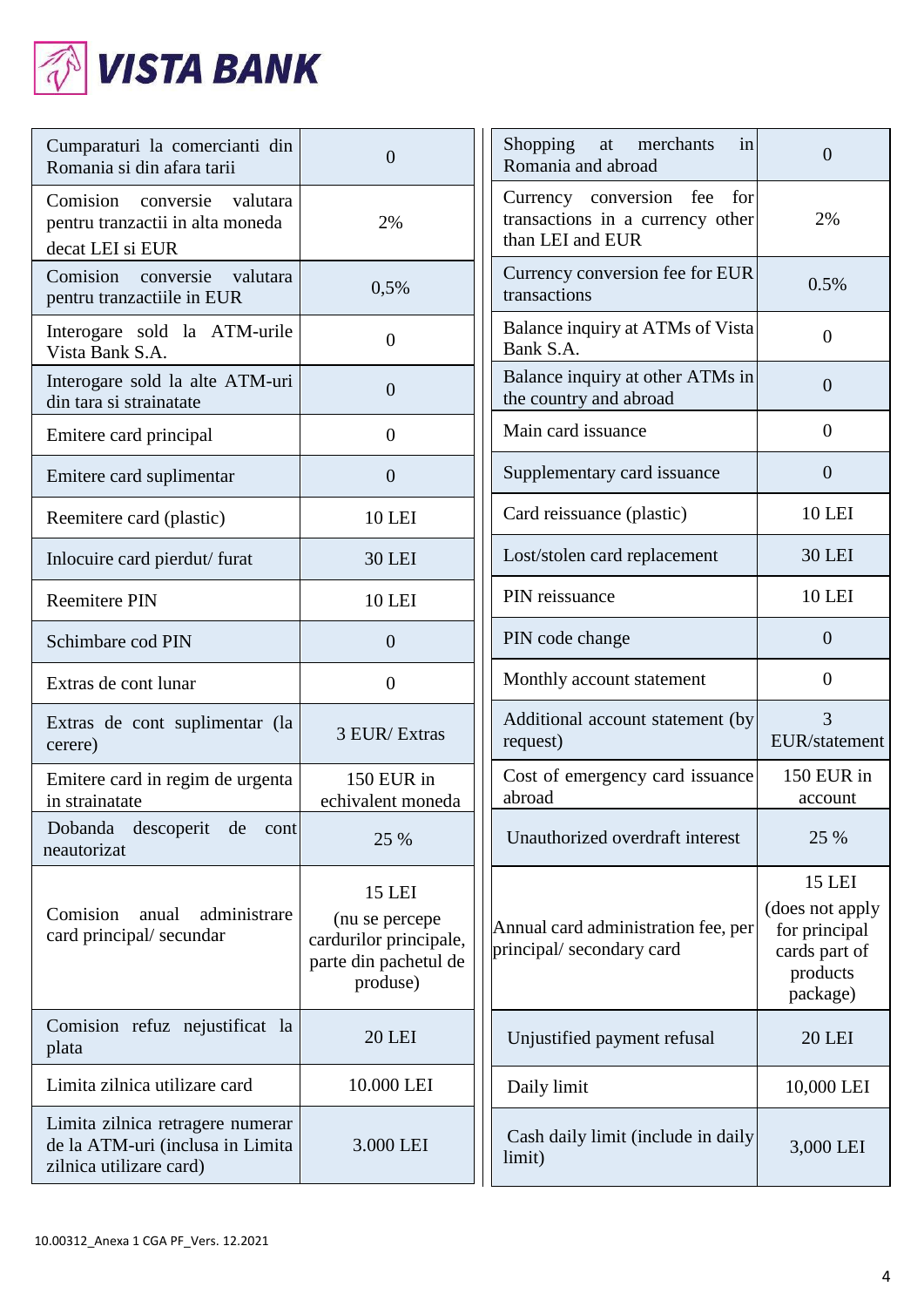

| Numar zilnic tranzactii (ATM si<br>POS)                                                                                                                           | 10                | Daily number of transactions<br>(POS and ATM)                                                                                                                            | 10                     |
|-------------------------------------------------------------------------------------------------------------------------------------------------------------------|-------------------|--------------------------------------------------------------------------------------------------------------------------------------------------------------------------|------------------------|
| <b>COSTURI AFERENTE UTILIZARII CARDULUI</b><br><b>DE DEBIT</b><br><b>Vista Visa Debit Platinum</b>                                                                |                   | <b>COSTS FOR THE USE OF DEBIT CARD</b><br><b>Vista Visa Debit Platinum Card</b>                                                                                          |                        |
| Cost<br>utilizare card<br>pentru<br>la ATM-urile Vista<br>numerar<br>Bank si Euronet                                                                              | 0,5%              | Card usage for cash withdrawal at<br><b>ATMs of Vista Bank and Euronet</b>                                                                                               | 0.5%                   |
| utilizare<br>Cost<br>card<br>pentru<br>numerar la ATM-uri si Ghiseele<br>(POS-urile) de pe<br>teritoriul<br>Uniunii Europene si Spatiului<br>Economic European    | 1% minim 5 LEI    | Card usage cost for<br>cash<br>at ATMs<br>withdrawals<br>and<br>counters (POS) in the European<br>Union<br>and<br>the European<br>Economic Area                          | $1\%$ minim $5$<br>LEI |
| utilizare<br>card<br>Cost<br>pentru<br>numerar la ATM-uri si Ghiseele<br>(POS-urile) din afara teritoriului<br>Uniunii Europene si Spatiului<br>Economic European | 1,5% minim 10 LEI | Card usage<br>cost for<br>cash<br>at ATMs<br>withdrawals<br>and<br>Counters (POS)<br>outside<br>the<br>territory of the European Union<br>and the European Economic Area | 1.5% minim 10<br>LEI   |
| Cumparaturi la comercianti din<br>Romania si din afara tarii                                                                                                      | $\overline{0}$    | Shopping at merchants<br>in<br>Romania and abroad                                                                                                                        | $\overline{0}$         |
| Comision conversie valutara<br>pentru tranzactii in strainatate                                                                                                   | 2%                | Currency conversion fee for<br>abroad transaction                                                                                                                        | 2%                     |
| Interogare sold la ATM-urile<br>Vista Bank S.A.                                                                                                                   | $\overline{0}$    | Balance inquiry at ATMs of Vista<br>Bank S.A.                                                                                                                            | $\overline{0}$         |
| Interogare sold la alte ATM-uri<br>din tara si strainatate                                                                                                        | 0                 | Balance inquiry at other ATMs in<br>the country and abroad                                                                                                               | $\boldsymbol{0}$       |
| Emitere card principal                                                                                                                                            | $\overline{0}$    | Main card issuance                                                                                                                                                       | $\overline{0}$         |
| Emitere card suplimentar                                                                                                                                          | $\overline{0}$    | Supplementary card issuance                                                                                                                                              | $\boldsymbol{0}$       |
| Reemitere card (plastic)                                                                                                                                          | <b>45 LEI</b>     | Card reissuance (plastic)                                                                                                                                                | <b>45 LEI</b>          |
| Inlocuire card pierdut/furat                                                                                                                                      | <b>45 LEI</b>     | Lost/stolen card replacement                                                                                                                                             | <b>45 LEI</b>          |
| <b>Reemitere PIN</b>                                                                                                                                              | <b>10 LEI</b>     | PIN reissuance                                                                                                                                                           | <b>10 LEI</b>          |
| Schimbare cod PIN                                                                                                                                                 | $\boldsymbol{0}$  | PIN code change                                                                                                                                                          | $\boldsymbol{0}$       |
| Extras de cont lunar                                                                                                                                              | $\boldsymbol{0}$  | Monthly account statement                                                                                                                                                | $\overline{0}$         |
| Extras de cont suplimentar (la<br>cerere)                                                                                                                         | 3 EUR/extras      | Additional account statement                                                                                                                                             | 3 EUR/extras           |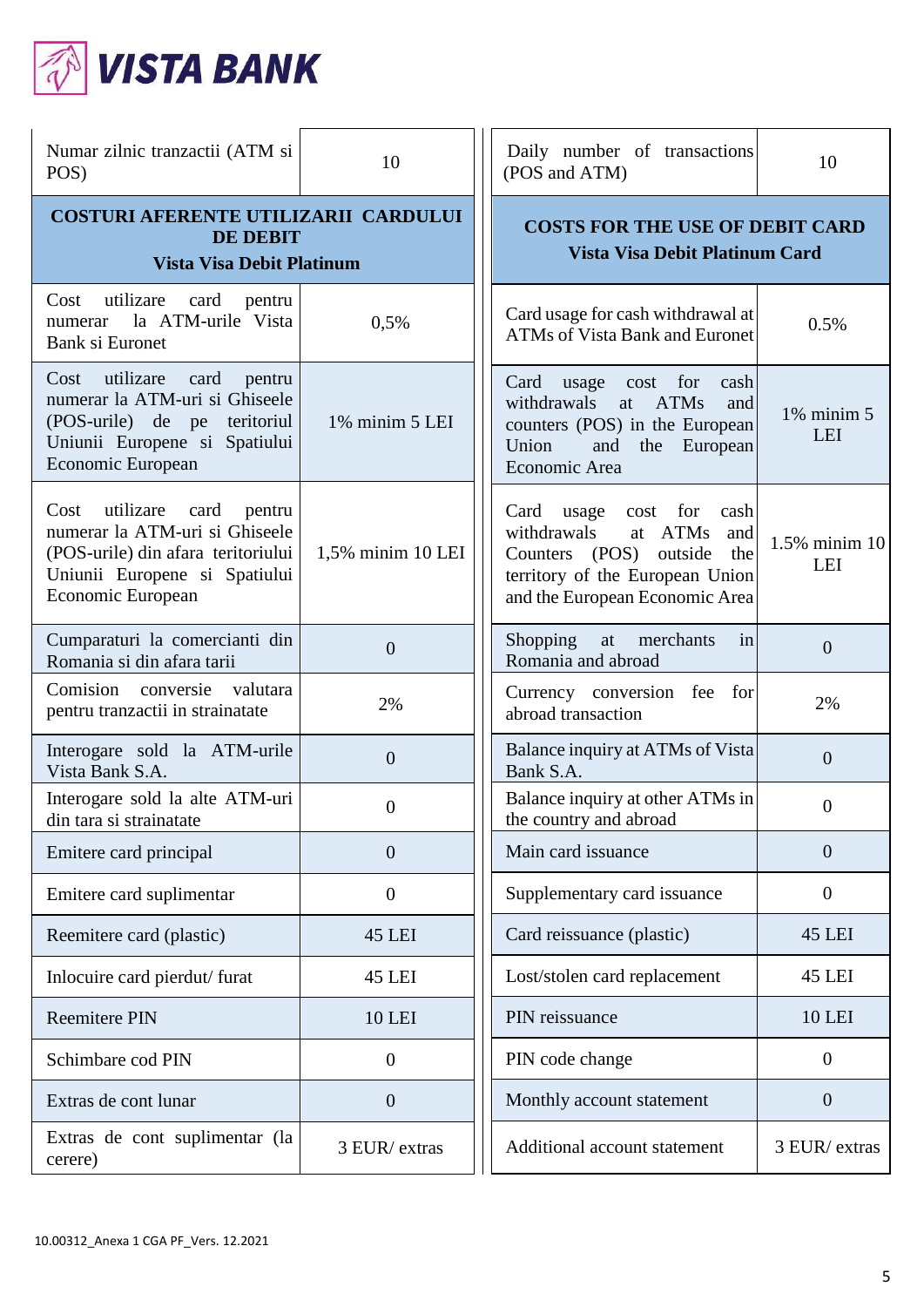

| Cost emitere card in regim<br>urgenta in strainatate                                                                                                              | 150 EUR in<br>echivalent moneda<br>de cont | Cost of emergency card issuance<br>abroad                                                                                                                                | 150 EUR in<br>account<br>currency<br>equivalent |
|-------------------------------------------------------------------------------------------------------------------------------------------------------------------|--------------------------------------------|--------------------------------------------------------------------------------------------------------------------------------------------------------------------------|-------------------------------------------------|
| Dobanda descoperit de cont<br>neautorizat                                                                                                                         | 25 %                                       | Unauthorized overdraft interest                                                                                                                                          | 25 %                                            |
| Comision anual<br>administrare<br>card principal/ secundar                                                                                                        | 500 LEI/ card                              | Annual card administration fee,<br>principal/secondary card                                                                                                              | 500 LEI/ card                                   |
| Comision refuz nejustificat la<br>plata                                                                                                                           | <b>20 LEI</b>                              | Unjustified payment refusal                                                                                                                                              | <b>20 LEI</b>                                   |
| Limita zilnica utilizare card                                                                                                                                     | 40.000 LEI                                 | Daily limit                                                                                                                                                              | 40,000 LEI                                      |
| Limita zilnica retragere numerar<br>de la ATM-uri (inclusa in Limita<br>zilnica utilizare card)                                                                   | 14.000 LEI                                 | Cash daily limit (include in daily<br>limit)                                                                                                                             | 14,000 LEI                                      |
| Numar zilnic tranzactii (ATM si<br>POS)                                                                                                                           | 30                                         | Daily number of transactions<br>(POS and ATM)                                                                                                                            | 30                                              |
| <b>COSTURI AFERENTE UTILIZARII CARDULUI</b><br><b>DE CREDIT</b><br><b>Vista Visa Standard</b>                                                                     |                                            | <b>COSTS FOR THE USE OF CREDIT CARD</b><br><b>Vista Visa Standard</b>                                                                                                    |                                                 |
| Cost<br>utilizare card pentru<br>la ATM-urile Vista<br>numerar<br><b>Bank</b>                                                                                     |                                            | Card usage for cash withdrawal<br>at ATMs of Vista Bank                                                                                                                  |                                                 |
| utilizare<br>Cost<br>card<br>pentru<br>numerar la ATM-uri si Ghiseele<br>(POS-urile) de pe<br>teritoriul<br>Uniunii Europene si Spatiului<br>Economic European    | 2,75% minim 10<br>LEI                      | Card<br>cost for<br>cash<br>usage<br>withdrawals<br><b>ATMs</b><br>at<br>and<br>counters (POS) in the European<br>Union<br>and<br>the<br>European<br>Economic Area       | 2.75% minim<br><b>10 LEI</b>                    |
| utilizare<br>Cost<br>card<br>pentru<br>numerar la ATM-uri si Ghiseele<br>(POS-urile) din afara teritoriului<br>Uniunii Europene si Spatiului<br>Economic European |                                            | Card usage<br>cost for<br>cash<br>withdrawals<br>at ATMs<br>and<br>Counters (POS)<br>outside<br>the<br>territory of the European Union<br>and the European Economic Area |                                                 |
| Cumparaturi la comercianti din<br>Romania si din afara tarii                                                                                                      | $\overline{0}$                             | Shopping<br>merchants<br>at<br>in<br>Romania and abroad                                                                                                                  | $\overline{0}$                                  |
| Comision conversie<br>valutara<br>pentru tranzactii in alta moneda<br>decat LEI si EUR                                                                            | 2%                                         | Currency conversion fee for<br>transactions in a currency other<br>than LEI and EUR                                                                                      | 2%                                              |
| Comision<br>conversie<br>valutara<br>pentru tranzactiile in EUR                                                                                                   | $0,5\%$                                    | Currency conversion fee for EUR<br>transactions                                                                                                                          | 0.5%                                            |
| Interogare sold la ATM-urile<br>Vista Bank S.A.                                                                                                                   | $\overline{0}$                             | Balance inquiry at ATMs of Vista<br>Bank S.A.                                                                                                                            | $\overline{0}$                                  |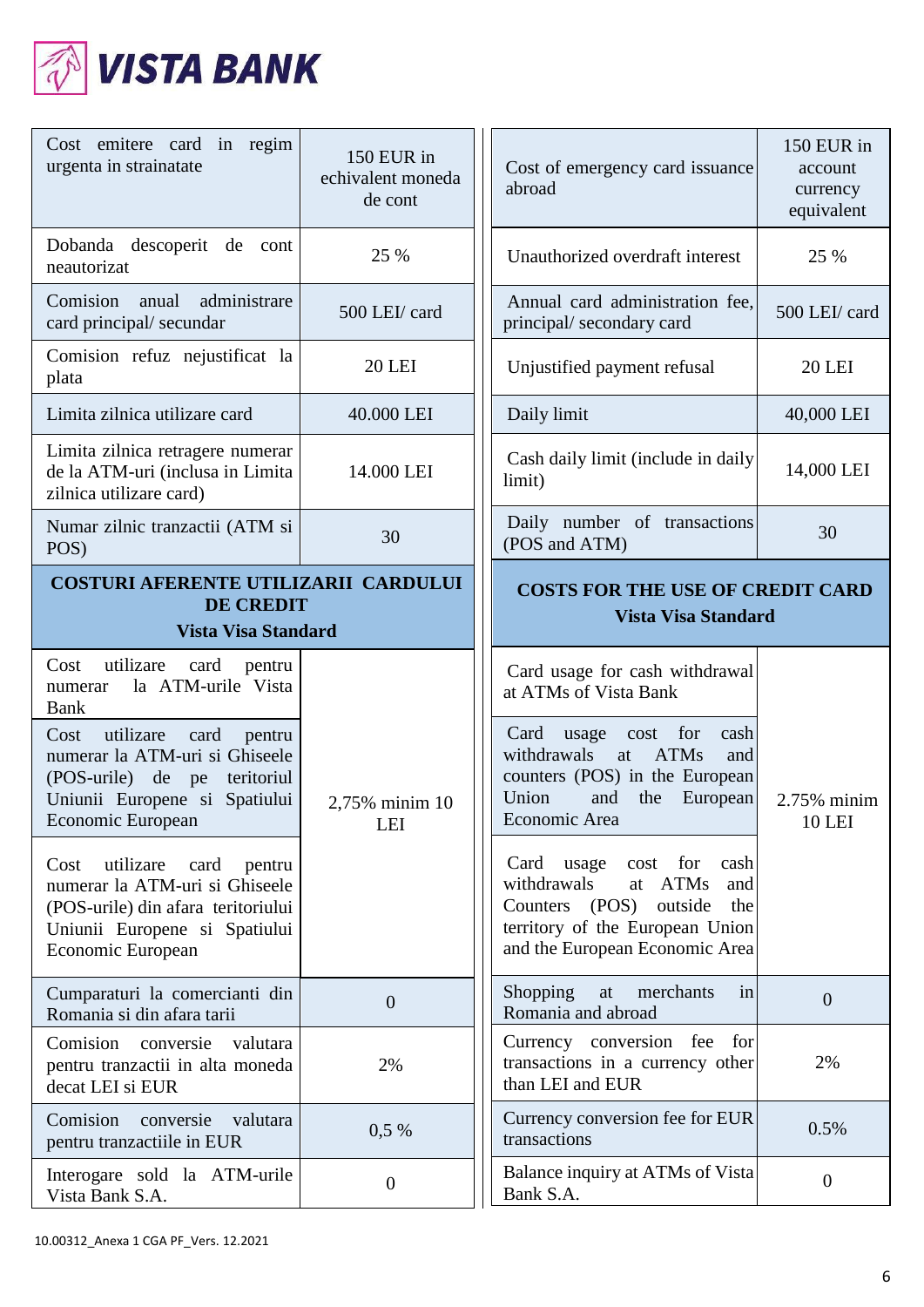

| Interogare sold la alte ATM-uri<br>din tara si strainatate                                                                                                  | $\overline{0}$                                                     | Balance inquiry at other ATMs in<br>the country and abroad                                                                                                         | 0                                                                       |
|-------------------------------------------------------------------------------------------------------------------------------------------------------------|--------------------------------------------------------------------|--------------------------------------------------------------------------------------------------------------------------------------------------------------------|-------------------------------------------------------------------------|
| Emitere card principal                                                                                                                                      | $\overline{0}$                                                     | Main card issuance                                                                                                                                                 | $\overline{0}$                                                          |
| Emitere card suplimentar                                                                                                                                    | $\overline{0}$                                                     | Supplementary card issuance                                                                                                                                        | $\overline{0}$                                                          |
| Reemitere card (plastic)                                                                                                                                    | <b>10 LEI</b>                                                      | Card reissuance (plastic)                                                                                                                                          | <b>10 LEI</b>                                                           |
| Inlocuire card pierdut/furat                                                                                                                                | <b>30 LEI</b>                                                      | Lost/stolen card replacement                                                                                                                                       | <b>30 LEI</b>                                                           |
| <b>Reemitere PIN</b>                                                                                                                                        | <b>10 LEI</b>                                                      | PIN re-issuance                                                                                                                                                    | <b>10 LEI</b>                                                           |
| Cost notificare credit restant                                                                                                                              | <b>10 LEI</b>                                                      | Overdue payment notification                                                                                                                                       | <b>10 LEI</b>                                                           |
| Cost emitere card in regim<br>urgenta in strainatate                                                                                                        | 150 EUR in<br>echivalent moneda<br>de cont                         | Cost of emergency card issuance<br>abroad                                                                                                                          | 150 EUR in<br>equivalent<br>account                                     |
| Comision<br>administrare<br>anual<br>card principal                                                                                                         | 0 LEI in primul an,<br>40 LEI incepand cu<br>al doilea an          | Annual<br>principal<br>card<br>administration fee                                                                                                                  | 0 LEI first<br>year, 40 LEI<br>starting with<br>the second year         |
| Comision<br>administrare<br>anual<br>card suplimentar                                                                                                       | 0 LEI in primul an,<br>10 LEI/ card<br>incepand cu al doilea<br>an | Annual supplementary card<br>administration fee                                                                                                                    | 0 LEI first<br>year, 10<br>LEI/card<br>starting with<br>the second year |
| Comision refuz nejustificat la<br>plata                                                                                                                     | <b>50 LEI</b>                                                      | Unjustified payment refusal                                                                                                                                        | <b>50 LEI</b>                                                           |
| Limita zilnica utilizare card                                                                                                                               | 20.000 LEI                                                         | Daily limit                                                                                                                                                        | 20,000 LEI                                                              |
| Limita zilnica retragere numerar<br>de la ATM-uri (inclusa in Limita                                                                                        | 7.000 LEI                                                          | Cash daily limit (include in daily<br>limit)                                                                                                                       | 7,000 LEI                                                               |
| Numar zilnic tranzactii (ATM si<br>POS)                                                                                                                     | 15                                                                 | Daily number of transactions<br>(POS and ATM)                                                                                                                      | 15                                                                      |
| <b>COSTURI AFERENTE UTILIZARII CARDULUI</b><br><b>DE CREDIT</b><br><b>Vista Visa Platinum</b>                                                               |                                                                    | <b>COSTS FOR THE USE OF CREDIT CARD</b><br>Vista Visa Platinum                                                                                                     |                                                                         |
| utilizare<br>Cost<br>card<br>pentru<br>la ATM-urile Vista<br>numerar<br><b>Bank</b>                                                                         | 2,75% minim 10                                                     | Card usage for cash withdrawal at<br><b>ATMs of Vista Bank</b>                                                                                                     |                                                                         |
| utilizare<br>Cost<br>card<br>pentru<br>numerar la ATM-uri si Ghiseele<br>(POS-urile) de pe teritoriul<br>Uniunii Europene si Spatiului<br>Economic European | LEI                                                                | usage<br>cost for<br>Card<br>cash<br>withdrawals<br>at<br><b>ATMs</b><br>and<br>counters (POS) in the European<br>Union<br>and<br>European<br>the<br>Economic Area | 2.75% minim<br><b>10 LEI</b>                                            |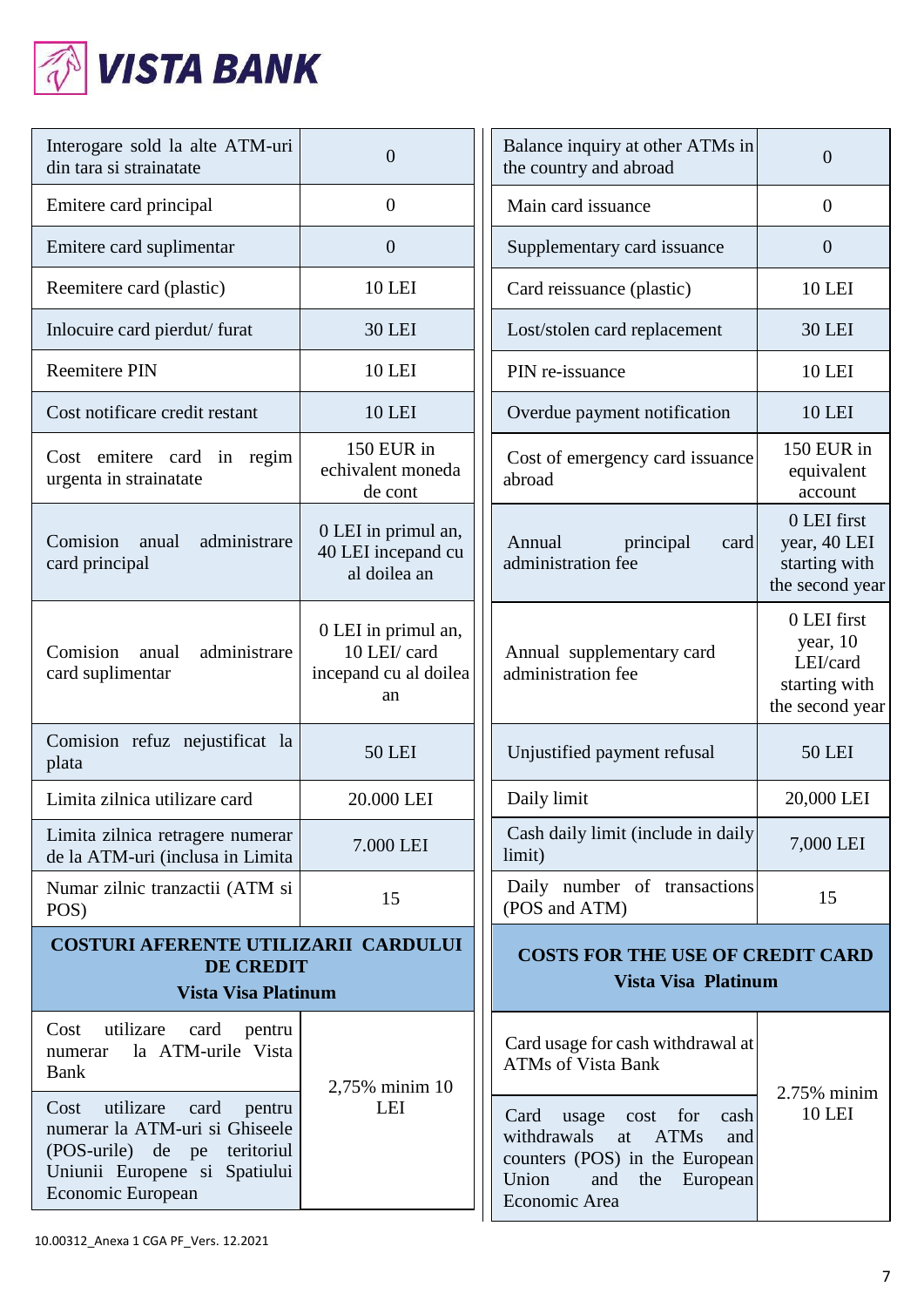

| utilizare card<br>Cost<br>pentru<br>numerar la ATM-uri si Ghiseele<br>(POS-urile) din afara teritoriului<br>Uniunii Europene si Spatiului<br>Economic European |                                            | usage<br>Card<br>cost<br>for<br>cash<br>withdrawals<br>at ATMs<br>and<br>Counters (POS) outside<br>the<br>territory of the European Union<br>and the European Economic Area |                                     |
|----------------------------------------------------------------------------------------------------------------------------------------------------------------|--------------------------------------------|-----------------------------------------------------------------------------------------------------------------------------------------------------------------------------|-------------------------------------|
| Cumparaturi la comercianti din<br>Romania si din afara tarii                                                                                                   | $\overline{0}$                             | Shopping at merchants<br>in<br>Romania and abroad                                                                                                                           | $\overline{0}$                      |
| Comision conversie<br>valutara<br>pentru tranzactii in strainatate                                                                                             | 1%                                         | Currency conversion fee for<br>abroad transaction transactions                                                                                                              | 1%                                  |
| Interogare sold la ATM-urile<br>Vista Bank S.A.                                                                                                                | $\overline{0}$                             | Balance inquiry at ATMs of Vista<br>Bank S.A.                                                                                                                               | $\overline{0}$                      |
| Interogare sold la alte ATM-uri<br>din tara si strainatate                                                                                                     | $\theta$                                   | Balance inquiry at other ATMs in<br>the country and abroad                                                                                                                  | $\overline{0}$                      |
| Emitere card principal                                                                                                                                         | $\overline{0}$                             | Main card issuance                                                                                                                                                          | $\overline{0}$                      |
| Emitere card suplimentar                                                                                                                                       | $\theta$                                   | Supplementary card issuance                                                                                                                                                 | $\theta$                            |
| Reemitere card (plastic)                                                                                                                                       | <b>45 LEI</b>                              | Card reissuance (plastic)                                                                                                                                                   | <b>45 LEI</b>                       |
| Inlocuire card pierdut/furat                                                                                                                                   | <b>45 LEI</b>                              | Lost/stolen card replacement                                                                                                                                                | <b>45 LEI</b>                       |
| <b>Reemitere PIN</b>                                                                                                                                           | <b>10 LEI</b>                              | PIN reissuance                                                                                                                                                              | <b>10 LEI</b>                       |
| Cost emitere card in regim<br>urgenta in strainatate                                                                                                           | 150 EUR in<br>echivalent moneda<br>de cont | Emergency card issuance abroad                                                                                                                                              | 150 EUR in<br>equivalent<br>account |
| Comision anual<br>administrare<br>card principal/suplimentar                                                                                                   | 450 LEI/card                               | Annual card administration fee,<br>principal/supplementary                                                                                                                  | 450 LEI /card                       |
| Comision refuz nejustificat la<br>plata                                                                                                                        | <b>50 LEI</b>                              | Unjustified payment refusal                                                                                                                                                 | <b>50 LEI</b>                       |
| Limita zilnica utilizare card                                                                                                                                  | Nelimitat                                  | Daily limit                                                                                                                                                                 | Unlimited                           |
| Limita zilnica retragere numerar<br>de la ATM-uri (inclusa in Limita<br>zilnica utilizare card)                                                                | 20.000 LEI                                 | Cash daily limit (include in daily<br>limit)                                                                                                                                | 20,000 LEI                          |
| Numar zilnic tranzactii (ATM si<br>POS)                                                                                                                        | 30                                         | Daily number of transactions<br>(POS and ATM)                                                                                                                               | 30                                  |
| <b>CECURI SI BILETE LA ORDIN</b>                                                                                                                               |                                            | <b>CHEQUES AND PROMISSORY NOTES</b>                                                                                                                                         |                                     |
| Incasare de Cecuri si Bilete la Ordin in format<br>electronic                                                                                                  |                                            | Cheque Cashing and Promissory Notes in<br>electronic format                                                                                                                 |                                     |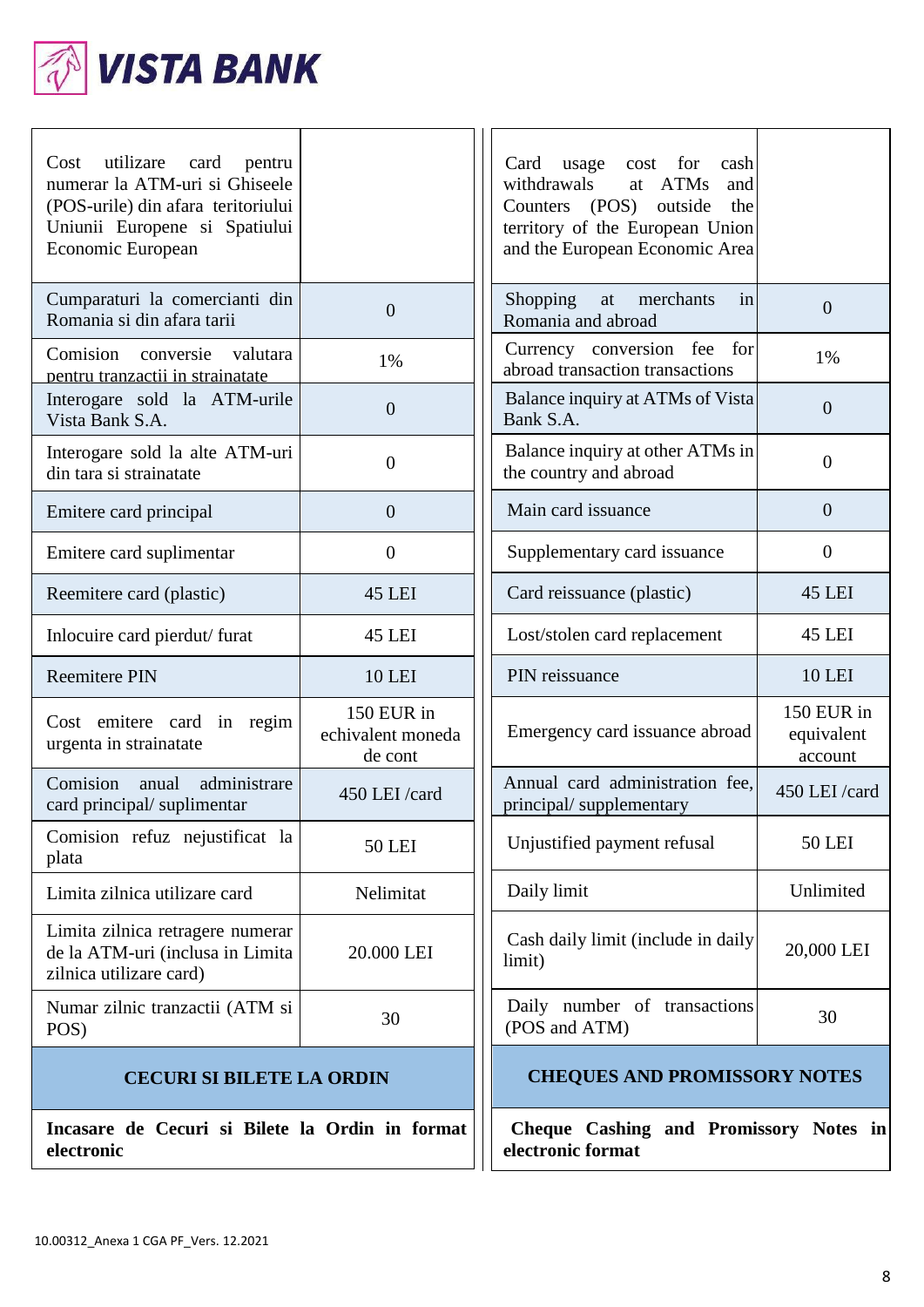

| Creditare la incasare                                                                     | $2,50$ LEI + $0,88$ LEI<br>(Comision<br>Transfond)/<br>Instrument        | Collection of instruments                                                                           | $2.50$ LEI +<br>0.88 LEI<br>(Transfond<br>Commission)/<br>Instrument |
|-------------------------------------------------------------------------------------------|--------------------------------------------------------------------------|-----------------------------------------------------------------------------------------------------|----------------------------------------------------------------------|
| Comisionul se va percepe si in caz de refuz total sau<br>partial.                         |                                                                          | This commission will be charged even is the case<br>of total or partial refusal.                    |                                                                      |
| Trase asupra altor Banci in valuta                                                        | 0,25% minim 20<br>EUR maxim 500<br><b>EUR</b>                            | Drawn on other Banks in foreign<br>currency                                                         | $0.25\%,$<br>minimum 20<br>EUR maximum<br><b>500 EUR</b>             |
| electronic                                                                                | Plata Cecuri si Bilete la Ordin decontate in sistem<br>electronic format |                                                                                                     | Cheque Cashing and Promissory Notes in                               |
| Pana la 500 LEI                                                                           | 5 LEI                                                                    | Up to 500 LEI                                                                                       | 5 LEI                                                                |
| Intre 500 - 10.000 LEI                                                                    | 6 LEI                                                                    | Between 500 - 10,000 LEI                                                                            | 6 LEI                                                                |
| Intre $10.000 - 50.000$ LEI                                                               | 7 LEI                                                                    | Between 10,000 - 50,000 LEI                                                                         | 7 LEI                                                                |
| $\geq$ 50.000 LEI                                                                         | <b>15 LEI</b>                                                            | $\geq 50,000$ LEI                                                                                   | <b>15 LEI</b>                                                        |
| Plata Cecuri si Bilete la Ordin<br>decontate in format vechi (prin<br>Conventie)          | $20$ LEI + 6 LEI<br>(comision<br>TransFonD<br>decontare SWIFT)           | Payment of Cheques and<br>Promissory Notes settled in old<br>format (settled through<br>Convention) | $20$ LEI + 6 LEI<br>(TransFonD<br><b>SWIFT</b><br>settlement fee)    |
| Cecuri si Bilete<br>Incasare<br>la<br>Ordin decontate in format vechi<br>(prin conventie) | <b>20 LEI</b>                                                            | Collection of Cheques and<br>Tickets in old format (by<br>convention)                               | <b>20 LEI</b>                                                        |
| Diverse comisioane privind Instrumentele de Debit                                         |                                                                          | Miscellaneous commissions regarding Debit<br><b>Instruments</b>                                     |                                                                      |
| Emitere carnet cec in lei                                                                 |                                                                          | Cheques books in lei issuing                                                                        |                                                                      |
| 1 Fila                                                                                    | 1 LEU                                                                    | 1 Fold                                                                                              | 1 LEU                                                                |
| 25 File                                                                                   | <b>25 LEI</b>                                                            | 25 Folds                                                                                            | <b>25 LEI</b>                                                        |
| <b>Bilete</b><br>Ordin<br>eliberate<br>la<br>Clientilor                                   | 1 LEU/Instrument                                                         | Promissory<br>issued<br><b>Notes</b><br>to<br>Customers                                             | 1<br>LEU/instrumen                                                   |
| Serviciu custodie (leasing, etc.)                                                         | 2 LEI/ Instrument                                                        | Custody service (leasing, etc.)                                                                     | $\overline{2}$<br>LEI/instrument                                     |
| Investigatii cecuri in valuta                                                             | $10$ EUR +<br>comisioane banci<br>corespondente                          | Foreign<br>cheques<br>currency<br>investigations                                                    | $10$ EUR +<br>correspondent<br>bank fees                             |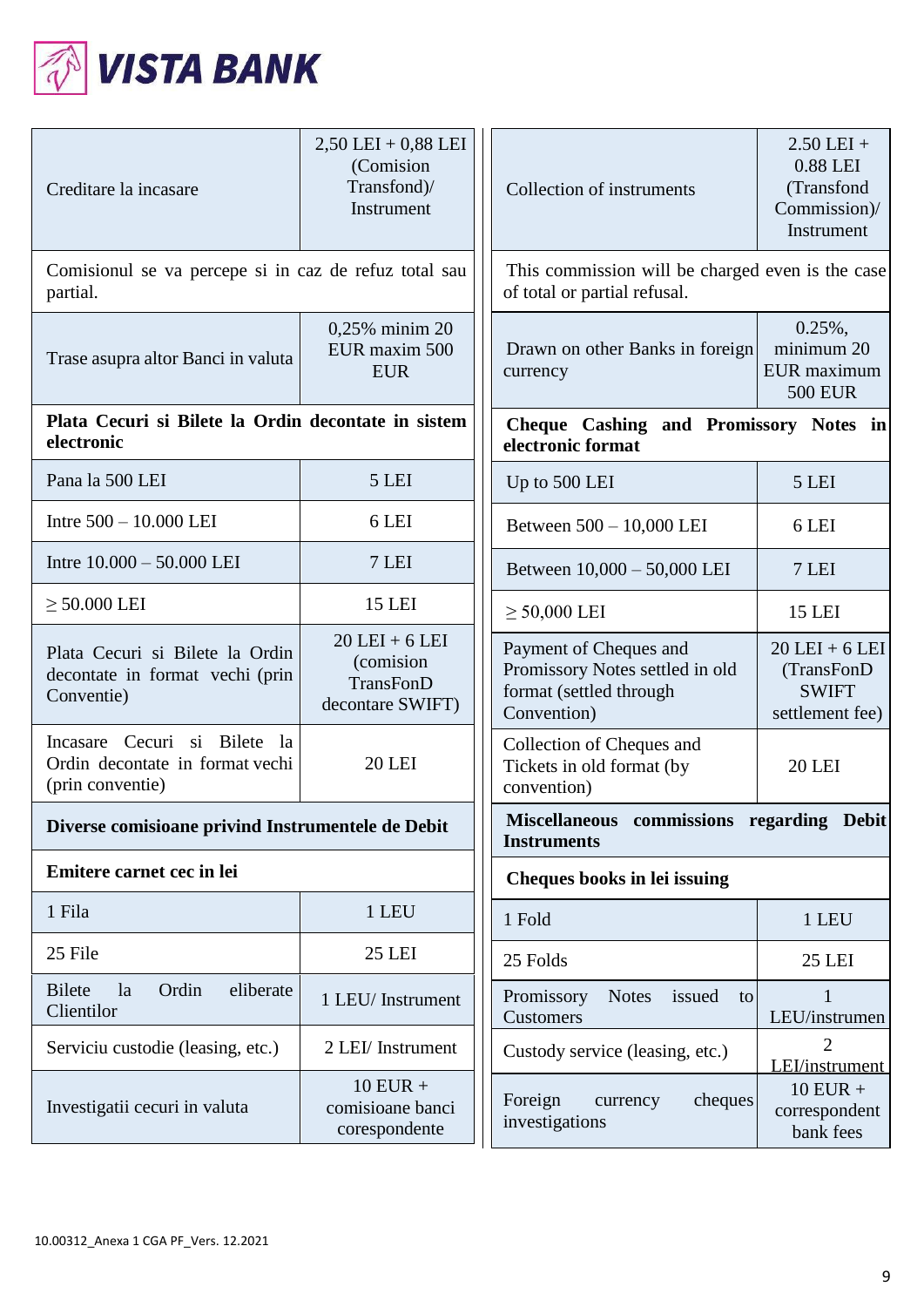

| Cecuri<br>in<br>valuta<br>returnate<br>neplatite                                                                                                                                                                                                                                                                                                                                                                                                                                                                                                                                                                                                                    | $10$ EUR +<br>comisioane banci<br>corespondente | $10$ EUR +<br>Foreign<br>cheques<br>currency<br>correspondent<br>returned unpaid<br>bank fees                                                                                                                                                                                                                                                                                                                                                                                                                                                                                                                                                                      |
|---------------------------------------------------------------------------------------------------------------------------------------------------------------------------------------------------------------------------------------------------------------------------------------------------------------------------------------------------------------------------------------------------------------------------------------------------------------------------------------------------------------------------------------------------------------------------------------------------------------------------------------------------------------------|-------------------------------------------------|--------------------------------------------------------------------------------------------------------------------------------------------------------------------------------------------------------------------------------------------------------------------------------------------------------------------------------------------------------------------------------------------------------------------------------------------------------------------------------------------------------------------------------------------------------------------------------------------------------------------------------------------------------------------|
| <b>TRANSFERURI IN LEI</b>                                                                                                                                                                                                                                                                                                                                                                                                                                                                                                                                                                                                                                           |                                                 | <b>LEI TRANSFERS</b>                                                                                                                                                                                                                                                                                                                                                                                                                                                                                                                                                                                                                                               |
| Incasari in favoarea Titularilor de cont curent/cont<br>de plati cu servicii de baza consumator vulnerabil/<br>nevulnerabil                                                                                                                                                                                                                                                                                                                                                                                                                                                                                                                                         |                                                 | Incomings for Current Account Holders/<br><b>Payment Account with basic services Vulnerable/</b><br><b>Non-vulnerable Consumer</b>                                                                                                                                                                                                                                                                                                                                                                                                                                                                                                                                 |
| Interbancare, inclusiv in regim<br>instant                                                                                                                                                                                                                                                                                                                                                                                                                                                                                                                                                                                                                          | Fara comision                                   | Interbank,<br>including<br>instant<br>Free of Charge<br>incomigs                                                                                                                                                                                                                                                                                                                                                                                                                                                                                                                                                                                                   |
| Intrabancare                                                                                                                                                                                                                                                                                                                                                                                                                                                                                                                                                                                                                                                        | Fara comision                                   | Intrabank<br>Free of Charge                                                                                                                                                                                                                                                                                                                                                                                                                                                                                                                                                                                                                                        |
| <b>Plati</b>                                                                                                                                                                                                                                                                                                                                                                                                                                                                                                                                                                                                                                                        |                                                 | <b>Payments</b>                                                                                                                                                                                                                                                                                                                                                                                                                                                                                                                                                                                                                                                    |
| Intrabancare (comisioane<br>suportate de ordonator) - Cont<br>curent/cont de plati cu servicii<br>de baza consumator vulnerabil/<br>nevulnerabil                                                                                                                                                                                                                                                                                                                                                                                                                                                                                                                    | Fara comision                                   | Intrabank (charges are for the<br>ordering party) Current Account<br>Holders/ Payment Account with<br>Free of Charge<br>basic services Vulnerable/Non-<br>vulnerable Consumer                                                                                                                                                                                                                                                                                                                                                                                                                                                                                      |
| Interbancare*<br>Primele 10 (zece) operatiuni de plata efectuate pe<br>teritoriul Uniunii Europene in cursul unei luni<br>calendarisice (reprezentand plati efectuate la ghiseu<br>si/sau internet banking si/sau operatiuni de plata prin<br>card, inclusiv plati online) - pentru cont de plati cu<br>servicii de baza consumator vulnerabil nu se percep<br>comisioane.<br>Incepand cu a 11-a (unsprezecea) tranzactie din luna,<br>pentru consumatorul vulnerabil se vor percepe<br>urmatoarele comisioane.<br>Aceste comisioane se aplica si pentru cont curent/ cont<br>de plati cu servicii de baza consumator nevulnerabil<br>incepand cu prima tranzactie. |                                                 | Interbank settlement *<br>The first 10 (ten) payment transactions performed<br>within the European Union during a calendar month<br>(representing payments at the counter and/or<br>internet banking and/or card payment transactions,<br>including online payments) - for a payment<br>account with basic services - vulnerable client<br>are free of fees.<br>Starting with the 11th (eleventh) transaction of the<br>month, the following fees will be charged to the<br>vulnerable client.<br>These fees apply also to the <b>current account</b> /<br>payment account with basic services - non-<br>vulnerable client starting with the first<br>transaction. |
| Pana la 500 LEI, inclusiv in<br>regim instant                                                                                                                                                                                                                                                                                                                                                                                                                                                                                                                                                                                                                       | 5,51 LEI                                        | Up to 500 LEI, including instant<br>5.51 LEI<br>payments                                                                                                                                                                                                                                                                                                                                                                                                                                                                                                                                                                                                           |
| Intre $500 - 10.000$ LEI, inclusiv<br>in regim instant                                                                                                                                                                                                                                                                                                                                                                                                                                                                                                                                                                                                              | 7,51 LEI                                        | Between 500 - 10.000 LEI,<br>7.51 LEI<br>including instant payments                                                                                                                                                                                                                                                                                                                                                                                                                                                                                                                                                                                                |
| Intre $10.000 - 50.000$ LEI,<br>inclusiv in regim instant                                                                                                                                                                                                                                                                                                                                                                                                                                                                                                                                                                                                           | 9,51 LEI                                        | Between 10.000 - 50.000 LEI,<br>9.51 LEI<br>including instant payments                                                                                                                                                                                                                                                                                                                                                                                                                                                                                                                                                                                             |
| $\geq$ 50.000 LEI si urgente (orice<br>suma)                                                                                                                                                                                                                                                                                                                                                                                                                                                                                                                                                                                                                        | 21 LEI                                          | 50.000<br>LEI<br>Urgent<br>and<br>><br>21 LEI<br>payments (any amount)                                                                                                                                                                                                                                                                                                                                                                                                                                                                                                                                                                                             |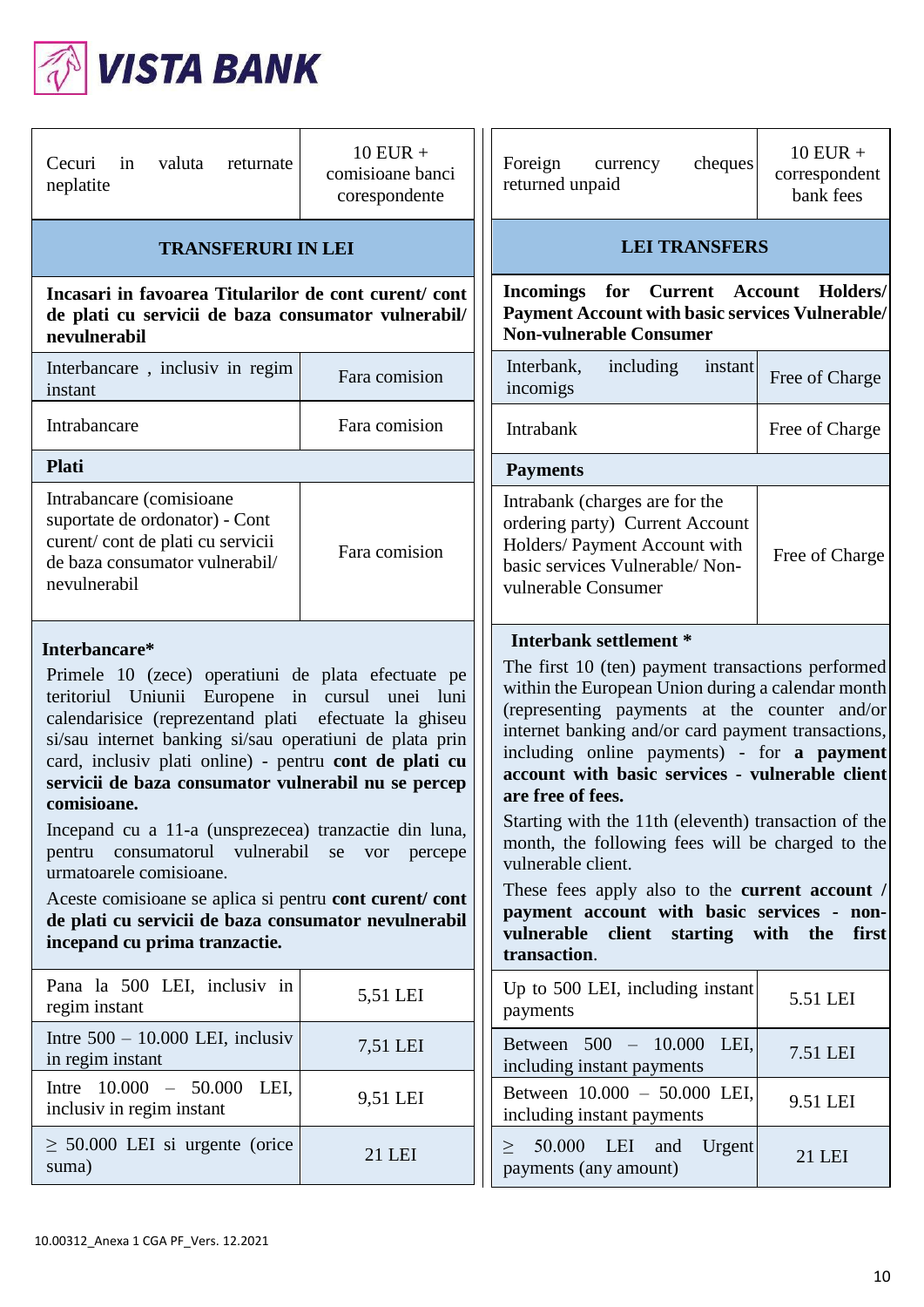

| Taxa de anulare pentru cont<br>curent                                                                                                                                      | <b>30 LEI</b>                                                                                                                                                                                                                                                                                                                                                           | Cancellation fee for the current<br>account                                                                                                                                          | <b>30 LEI</b>                                            |
|----------------------------------------------------------------------------------------------------------------------------------------------------------------------------|-------------------------------------------------------------------------------------------------------------------------------------------------------------------------------------------------------------------------------------------------------------------------------------------------------------------------------------------------------------------------|--------------------------------------------------------------------------------------------------------------------------------------------------------------------------------------|----------------------------------------------------------|
| Taxa de anulare cont de plati cu<br>servicii de baza consumator<br>vulnerabil/nevulnerabil                                                                                 | Fara comision                                                                                                                                                                                                                                                                                                                                                           | Cancellation fee for the payment<br>account with basic services<br>vulnerable/non-vulnerable Client                                                                                  | Free of Charge                                           |
| Investigatii cont curent                                                                                                                                                   | Cost real                                                                                                                                                                                                                                                                                                                                                               | Current account investigations                                                                                                                                                       | Real cost                                                |
| Investigatii cont de plati cu<br>servicii de<br>baza consumator<br>vulnerabil/nevulnerabil                                                                                 | Fara comision                                                                                                                                                                                                                                                                                                                                                           | Payment account investigations<br>with basic services - vulnerable/<br>non-vulnerable Client                                                                                         | Free of Charge                                           |
| Plati efectuate ca urmare a indeplinirii obligatiilor in<br>calitate de tert poprit cont curent/ cont de plati cu<br>servicii de baza consumator vulnerabil/ nevulnerabil* |                                                                                                                                                                                                                                                                                                                                                                         | Payments made as a result of accomplishing the<br>obligations as seized third party current account/<br>payment account with basic services -<br>vulnerable/non-vulnerable Consumer* |                                                          |
| Pana la 50.000 LEI                                                                                                                                                         | 15,51 LEI                                                                                                                                                                                                                                                                                                                                                               | Up to 50,000 LEI                                                                                                                                                                     | 15.51 LEI                                                |
| $\geq$ 50.000 LEI                                                                                                                                                          | 21 LEI                                                                                                                                                                                                                                                                                                                                                                  | $\geq$ 50,000 LEI                                                                                                                                                                    | 21 LEI                                                   |
| Comision administrare poprire                                                                                                                                              | 30 LEI pentru<br>fiecare adresa<br>infiintata                                                                                                                                                                                                                                                                                                                           | Garnishment administration fee                                                                                                                                                       | 30 LEI per<br>each set up<br>garnishment<br>address      |
| Plati din contul ESCROW*                                                                                                                                                   |                                                                                                                                                                                                                                                                                                                                                                         | Payments from the ESCROW account*                                                                                                                                                    |                                                          |
| Pana la 50.000 LEI                                                                                                                                                         | 40,51 LEI                                                                                                                                                                                                                                                                                                                                                               | Up to 50,000 LEI                                                                                                                                                                     | 40.51 LEI                                                |
| $\geq$ 50.000 LEI                                                                                                                                                          | <b>46 LEI</b>                                                                                                                                                                                                                                                                                                                                                           | $\geq$ 50,000 LEI                                                                                                                                                                    | <b>46 LEI</b>                                            |
| sunt incluse.                                                                                                                                                              | *Comisionul Transfond 0,51 LEI pentru platile < 50.000<br>*Transfond commission of 0.51 LEI for payments <<br>LEI, 0,45 LEI pentru platile instant $<$ 50.000 LEI si<br>50,000 LEI, 0.45 LEI for instant payments<50.000<br>LEI and BNR commission of 6 LEI for payments $\geq$<br>comisionul BNR de 6 LEI pentru platile $\geq 50.000$ LEI<br>50,000 LEI are included. |                                                                                                                                                                                      |                                                          |
| Ordine de plata documentare - conditionate (lei sau<br>valuta)                                                                                                             |                                                                                                                                                                                                                                                                                                                                                                         | Documentary payment orders - conditional<br>payment orders (lei or foreign currency)                                                                                                 |                                                          |
| Avizare                                                                                                                                                                    | <b>50 EUR</b>                                                                                                                                                                                                                                                                                                                                                           | Advice                                                                                                                                                                               | <b>50 EUR</b>                                            |
| Emitere                                                                                                                                                                    | <b>50 EUR</b>                                                                                                                                                                                                                                                                                                                                                           | Issuing                                                                                                                                                                              | <b>50 EUR</b>                                            |
| Modificari/ Anulari                                                                                                                                                        | <b>25 EUR/</b><br>Operatiune                                                                                                                                                                                                                                                                                                                                            | <b>Amendments/Cancellations</b>                                                                                                                                                      | 25<br><b>EUR/Operation</b>                               |
| Plata                                                                                                                                                                      | 0,20%, minim 25<br>EUR maxim 1.500<br><b>EUR</b>                                                                                                                                                                                                                                                                                                                        | Payment                                                                                                                                                                              | $0.20\%$ ,<br>minimum 25<br>EUR,<br>maximum<br>1,500 EUR |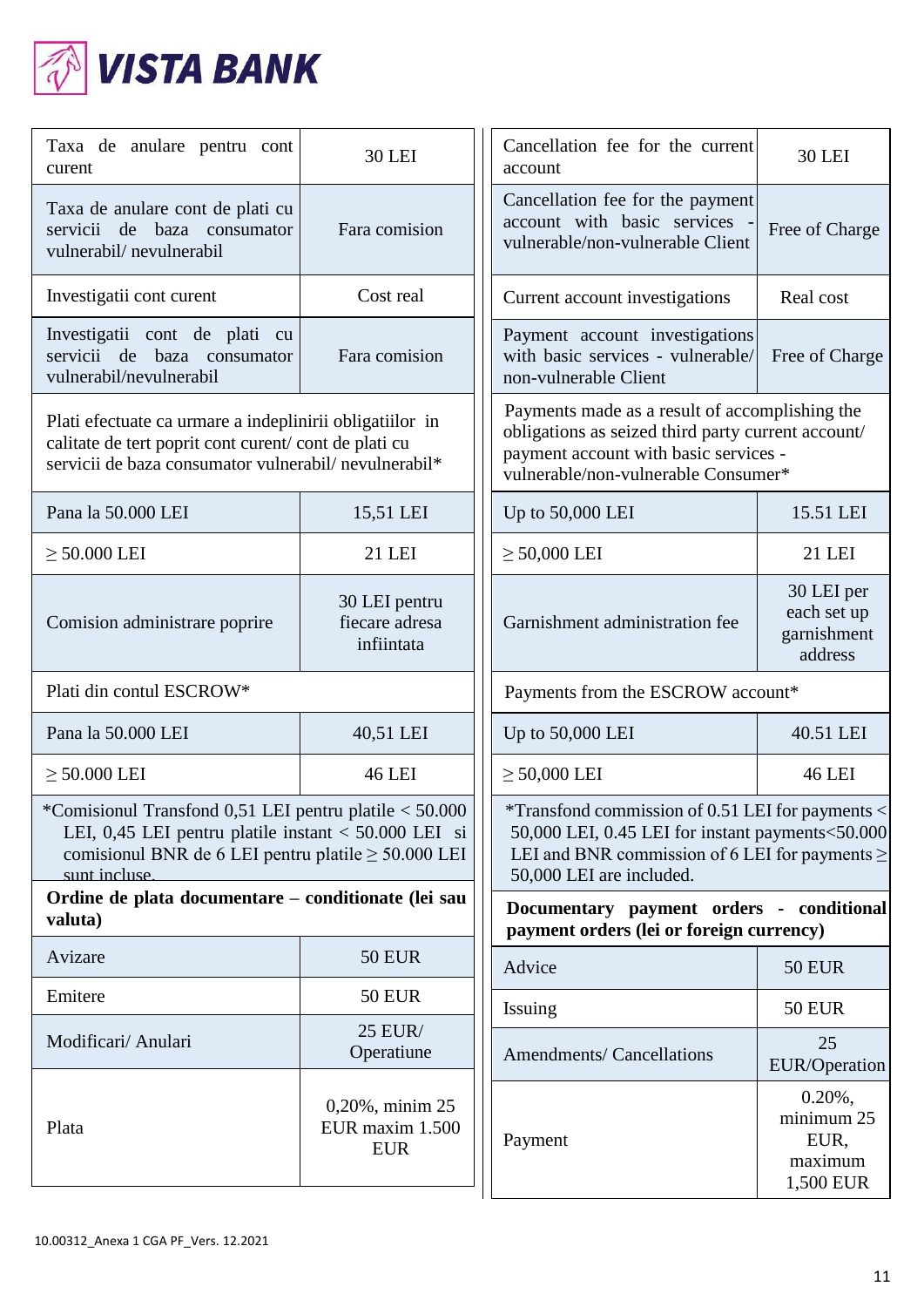

| Ordin<br>Emitere<br>de<br>Plata<br>Conditionat pentru refinantare<br>Card de Credit                                                                                                                                           | Fara comision | Issuing of Conditional Payment<br>Order for Refunding the Credit<br>Card                                                                                                                                                           | Free of Charge |
|-------------------------------------------------------------------------------------------------------------------------------------------------------------------------------------------------------------------------------|---------------|------------------------------------------------------------------------------------------------------------------------------------------------------------------------------------------------------------------------------------|----------------|
| Plata Ordin de Plata Conditionat<br>pentru refinantare Card de Credit                                                                                                                                                         | Fara comision | Payment of Conditional Payment<br>Order for Refunding Credit Card                                                                                                                                                                  | Free of Charge |
| La platile in LEI se adauga comisionul Transfond de<br>0,51 LEI pentru suma < 50.000 LEI si comisionul BNR<br>de 6 LEI pentru sume $\geq 50.000$ LEI.                                                                         |               | For payments in LEI add the Transfond<br>commission of 0.51 LEI for payments $<$ 50,000 LEI<br>and BNR commission of 6 LEI for payments $\geq$<br>50,000 LEI                                                                       |                |
| <b>TRANSFERURI IN VALUTA</b>                                                                                                                                                                                                  |               | <b>TRANSFERS IN FOREIGN CURRENCY</b>                                                                                                                                                                                               |                |
| <b>Incasari</b>                                                                                                                                                                                                               |               | <b>Incomings</b>                                                                                                                                                                                                                   |                |
| In cazul incasarilor "in scope" se va credita contul<br>clientului cu data de valuta din extrasul de cont al Bancii<br>corespondente.                                                                                         |               | In the case of "in scope" receipts, the client's<br>account will be credited with the date of currency<br>from the corresponding bank statement.                                                                                   |                |
| Interbancare                                                                                                                                                                                                                  | Fara comision | Interbank                                                                                                                                                                                                                          | Free of Charge |
| Intrabancare                                                                                                                                                                                                                  | Fara comision | Intra-banking                                                                                                                                                                                                                      | Free of Charge |
| <b>Plati</b>                                                                                                                                                                                                                  |               | <b>Payments</b>                                                                                                                                                                                                                    |                |
| In cazul platilor in Euro "in scope" (plati pe teritoriul<br>Uniunii Europene si Spatiul Economic European numai<br>cu optiunea SHA) – comisioanele se retin in echivalent<br>Euro la cursul BNR de la data efectuarii platii |               | In case of "in scope" payments made within the<br>European Union and the European Economic Area<br>with the option $SHA$ – the commissions will be<br>taken in Euro equivalent at NBR exchange rate at<br>the date of the payments |                |
| Intrabancare                                                                                                                                                                                                                  | Fara comision | Intrabank                                                                                                                                                                                                                          | Free of Charge |
| Interbancare*                                                                                                                                                                                                                 |               | Interbank *                                                                                                                                                                                                                        |                |
| Pana la 500 LEI echivalent EUR                                                                                                                                                                                                | 5,51 LEI      | Up to 500 LEI EUR equivalent                                                                                                                                                                                                       | 5.51 LEI       |
| Intre $500 - 10.000$ LEI echivalent<br><b>EUR</b>                                                                                                                                                                             | 7,51 LEI      | Between 500 - 10,000 LEI EUR<br>equivalent                                                                                                                                                                                         | 7.51 LEI       |
| $10.000 -$<br>50.000 LEI<br>Intre<br>echivalent EUR                                                                                                                                                                           | 9,51 LEI      | Between 10,000 - 50,000 LEI<br>EUR equivalent                                                                                                                                                                                      | 9.51 LEI       |
| $\geq$ 50.000 LEI echivalent EUR si<br>urgente (orice suma)                                                                                                                                                                   | 21 LEI        | $\geq$ 50,000 LEI EUR equivalent and<br>urgent payments (any amount)                                                                                                                                                               | 21 LEI         |
| *Comisioanele SEPA/TARGET 2 sunt incluse                                                                                                                                                                                      |               | *SEPA/TARGET 2 commissions are included                                                                                                                                                                                            |                |
| Diferite operatiuni privind transferurile in valuta                                                                                                                                                                           |               | Miscellaneous operations regarding transfers<br>foreign currency transfers                                                                                                                                                         |                |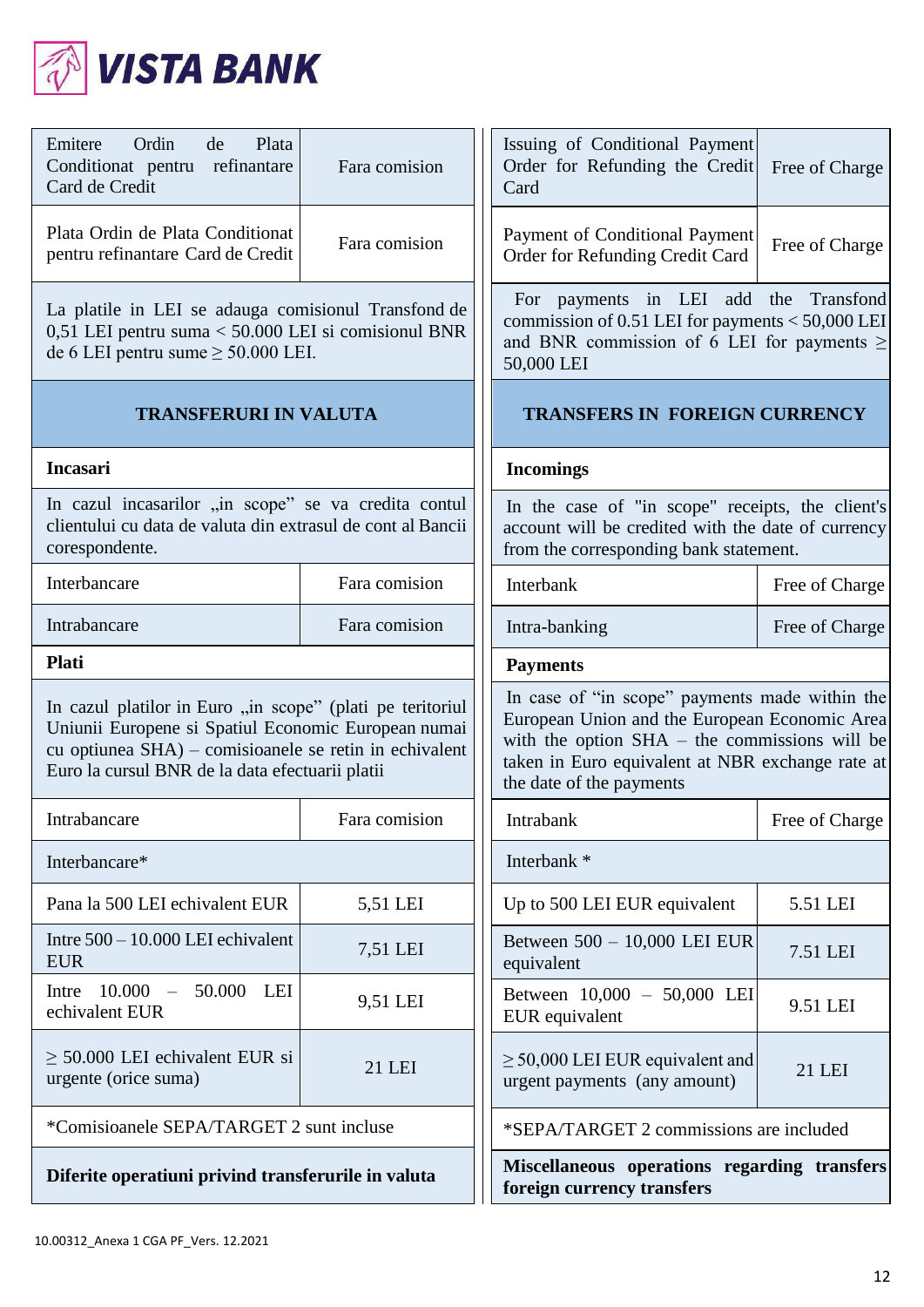

| Speze pentru investigatii                                                                                                                                                                                                                                   | Costuri reale                                                                                                         | Investigation charges                                                                                                                                                                                                                             | Real costs                                                                             |
|-------------------------------------------------------------------------------------------------------------------------------------------------------------------------------------------------------------------------------------------------------------|-----------------------------------------------------------------------------------------------------------------------|---------------------------------------------------------------------------------------------------------------------------------------------------------------------------------------------------------------------------------------------------|----------------------------------------------------------------------------------------|
| Taxa de anulare plata                                                                                                                                                                                                                                       | <b>30 LEI</b>                                                                                                         | <b>Cancellation</b> fee                                                                                                                                                                                                                           | <b>30 LEI</b>                                                                          |
| In cazul platilor in valuta "out of scope" (plati in<br>teritoriul<br>Uniunii Europene si Spatiul<br>afara<br>Economic European) si platilor "in scope" (plati pe<br>teritoriul Uniunii Europene si Spatiul Economic<br>European) in alta valuta decat Euro |                                                                                                                       | In the case of "out of scope" payments<br>(payments outside the European Union and the<br>European Economic Area) and "in scope"<br>payments (payable within the European Union<br>and the European Economic Area) in other<br>currency than Euro |                                                                                        |
| Intrabancare                                                                                                                                                                                                                                                | Fara comision                                                                                                         | Intrabank                                                                                                                                                                                                                                         | Free of Charge                                                                         |
| Interbancare                                                                                                                                                                                                                                                | $0,20\%$ , minim 5<br>EUR maxim 150<br>$EUR + taxa$ SWIFT<br>pana la 50.000 EUR<br>0,20%, minim 20<br>EUR maxim 1.500 | Interbank                                                                                                                                                                                                                                         | $0.20\%$ ,<br>minimum 5<br>EUR maximum<br>$150$ EUR +<br>SWIFT fee up<br>to 50,000 EUR |
| Diferite operatiuni privind transferurile interbancare<br>in valuta                                                                                                                                                                                         |                                                                                                                       | Miscellaneous operations regarding interbank<br>transfers in foreign currency                                                                                                                                                                     |                                                                                        |
| investigatii<br>Speze<br>pentru<br>(inclusiv comisioanele Bancilor<br>Corespondente) referitoare la<br>tranzacțiile efectuate de Banca                                                                                                                      | Costuri reale,<br>minim 10 EUR,<br>maxim 50 EUR                                                                       | Investigation Charges (including<br>Correspondent Banks' charges)<br>relating to transactions performed<br>by the Bank.                                                                                                                           | Real costs,<br>minimum EUR<br>10 maximum<br><b>50 EUR</b>                              |
| <b>Taxa SWIFT</b>                                                                                                                                                                                                                                           | <b>10 EUR</b>                                                                                                         | <b>SWIFT</b> fee                                                                                                                                                                                                                                  | <b>10 EUR</b>                                                                          |
| Taxa de urgenta pentru plati cu<br>data de valuta aceeasi zi                                                                                                                                                                                                | <b>25 EUR</b>                                                                                                         | Emergency fee for payments with<br>the same day value date                                                                                                                                                                                        | <b>25 EUR</b>                                                                          |
| Taxa de<br>anulare<br><i>(inclusiv)</i><br>Bancilor<br>comisioanele<br>Corespondente)                                                                                                                                                                       | Costuri reale,<br>minim 10 EUR,<br>maxim 50 EUR                                                                       | Cancellation<br>(including)<br>fee<br>Correspondent Bank fees)                                                                                                                                                                                    | Real costs,<br>minimum 10<br><b>EUR</b>                                                |
| Comisioane optiunea OUR Banci<br>corespondente                                                                                                                                                                                                              | Maxim 25 EUR                                                                                                          | Commissions of OUR option of<br><b>Correspondent Banks</b>                                                                                                                                                                                        | Maximum 25<br><b>EURO</b>                                                              |
| <b>SCRISORI DE GARANTIE</b>                                                                                                                                                                                                                                 |                                                                                                                       | <b>LETTERS OF BANK GUARANTEE</b>                                                                                                                                                                                                                  |                                                                                        |
| <b>GARANTIILOR</b><br>CU<br><b>DEPOZIT</b><br><b>EMITEREA</b><br>COLATERAL IN LEGATURA DIRECTA CU<br>OPERATIUNILE FINANCIARE EFECTUATE DE<br><b>BANCA PENTRU CLIENTII SAI</b>                                                                               |                                                                                                                       | <b>ISSUING</b><br><b>GUARANTEE</b><br><b>COLLATERAL IN A DIRECT CONNECTION</b><br><b>WITH</b><br><b>FINANCIAL</b><br>PERFORMED BY THE BANK FOR ITS<br><b>CLIENTS</b>                                                                              | <b>WITH</b><br>A<br><b>OPERATIONS</b>                                                  |
| Comision<br>emiterea<br>pentru<br>Scrisorii de Garantie                                                                                                                                                                                                     | 0,50%/trimestru<br>sau fractie din<br>trimestru, minim 50<br><b>EUR</b>                                               | Commission for issuing a Letter<br>of Guarantee                                                                                                                                                                                                   | $0.50\%$ /quarter<br>or fraction of<br>the quarter,<br>minimum 50<br><b>EUR</b>        |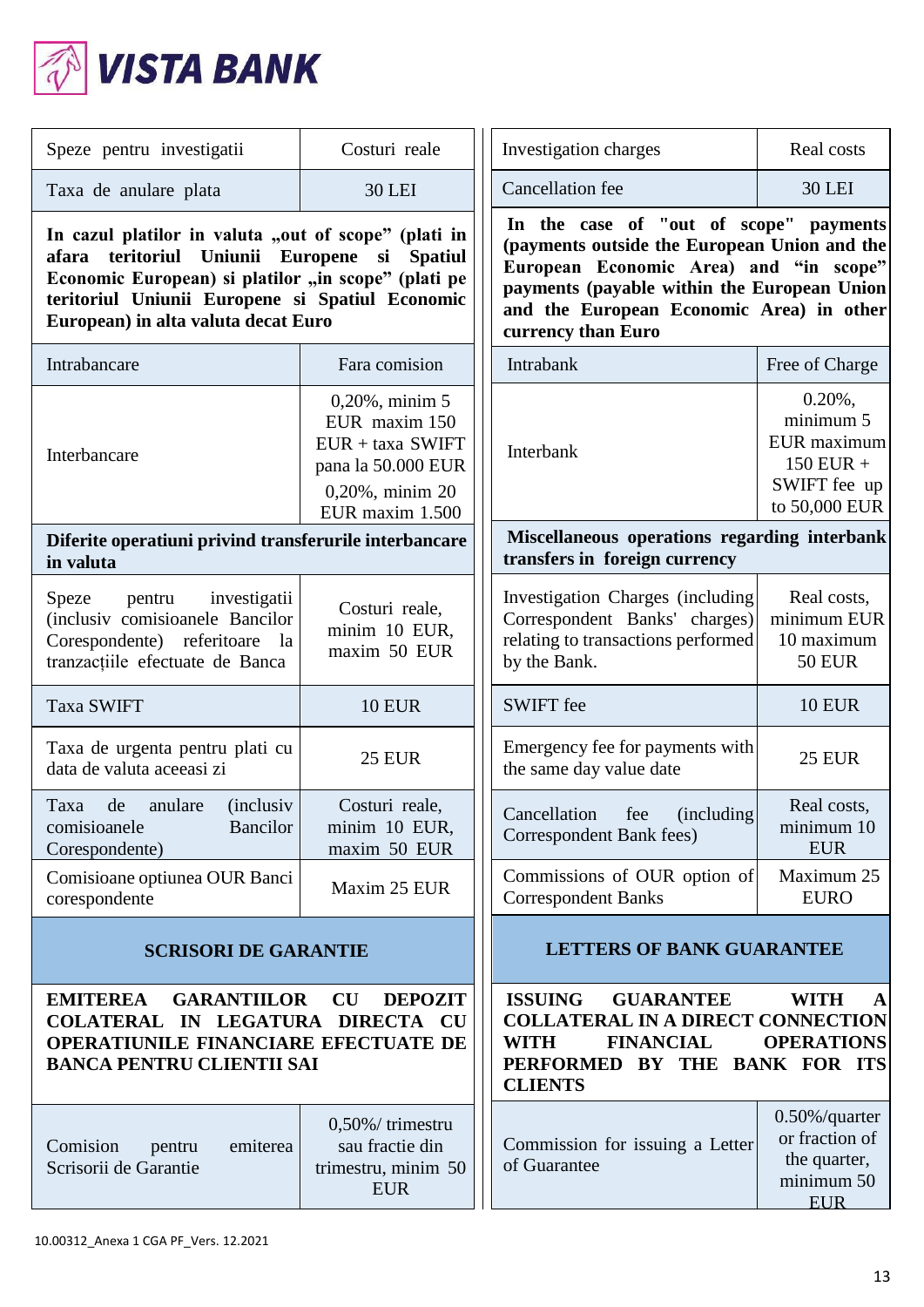

| Comision<br>urgenta<br>pentru<br>emiterea Scrisorii de Garantie<br>(in acceasi zi in care este<br>inregistrata cererea de emitere<br>$L/G$ de la client)                                                                                                                                  | <b>30 EUR</b>                                                                | Emergency commission for the<br>issuance of the Letter of Bank<br>Guarantee (the same day as the<br>L/G issuance request from the<br>client is registered)                                                                                           | <b>30 EUR</b>                                                                    |
|-------------------------------------------------------------------------------------------------------------------------------------------------------------------------------------------------------------------------------------------------------------------------------------------|------------------------------------------------------------------------------|------------------------------------------------------------------------------------------------------------------------------------------------------------------------------------------------------------------------------------------------------|----------------------------------------------------------------------------------|
| Modificare                                                                                                                                                                                                                                                                                | <b>50 EUR</b>                                                                | Amendment                                                                                                                                                                                                                                            | <b>50 EUR</b>                                                                    |
| Plata                                                                                                                                                                                                                                                                                     | 0,20 %, minim 100<br>EUR maxim 1.500<br>$EUR + Taxa$ Swift                   | Payment                                                                                                                                                                                                                                              | $0.20\%$ ,<br>minimum 100<br>EUR,<br>maximum<br>1,500 EUR+<br>Swift fee          |
| Comision anulare Scrisoare de<br>Garantie                                                                                                                                                                                                                                                 | <b>50 EUR</b>                                                                | <b>Cancellation Fee</b>                                                                                                                                                                                                                              | <b>50 EUR</b>                                                                    |
| <b>GARANTII</b><br><b>PRIMITE</b><br>IN<br><b>LEGATURA</b><br>DIRECTA CU OPERATIUNILE FINANCIARE<br>EFECTUATE DE BANCA PENTRU CLIENTII SAI                                                                                                                                                |                                                                              | <b>GUARANTEES RECEIVED</b><br><b>DIRECT</b><br>IN<br><b>CONNECTION</b><br>WITH THE<br><b>FINANCIAL</b><br>TRANSACTIONS PERFORMED<br>BY THE<br><b>BANK FOR ITS CUSTOMERS</b>                                                                          |                                                                                  |
| Avizare fara angajament din<br>partea Bancii, dar incluzand<br>verificarea semnaturilor                                                                                                                                                                                                   | <b>75 EUR</b>                                                                | without<br>Advising<br><b>Bank</b><br>commitment<br>but<br>including<br>checking of signatures                                                                                                                                                       | <b>75 EUR</b>                                                                    |
| Modificare<br>angajament<br>fara<br>Bancii incluzand<br>din partea<br>anularea                                                                                                                                                                                                            | <b>50 EUR</b>                                                                | without<br>Amendment<br>commitment<br>of<br>the<br>Bank,<br>including cancellation                                                                                                                                                                   | <b>50 EUR</b>                                                                    |
| Executarea garantiei la cererea<br>Clientului                                                                                                                                                                                                                                             | <b>100 EUR</b>                                                               | behalf<br>Request<br>on<br>of<br>our<br>Customer asking the issuing Bank<br>to settle the guarantee amount                                                                                                                                           | <b>100 EUR</b>                                                                   |
| Comision de avalizare a Tratelor<br>(Cambii/ Bilete la Ordin)                                                                                                                                                                                                                             | $0,50\%$ /trimestru<br>sau fractie din<br>trimestru, minim<br><b>100 EUR</b> | Availing commission (Bill of<br><b>Exchange/Promissory Notes)</b>                                                                                                                                                                                    | $0.50\%$ /quarter<br>or fraction of<br>the quarter,<br>minimum 100<br><b>EUR</b> |
| Comision anulare Scrisoare de<br>Garantie                                                                                                                                                                                                                                                 | <b>50 EUR</b>                                                                | Letter of Guarantee Cancellation<br>Fee                                                                                                                                                                                                              | <b>50 EUR</b>                                                                    |
| Toate comisioanele, sumele minime si maxime pentru<br>emiterea Scrisorilor de Garantie bancara stipulate pe<br>trimestru inseamna ca intregul comision trimestrial se<br>aplica de asemenea si pentru fractiunea de trimestru.<br>Acestea se platesc anticipat, la inceputul tranzactiei. |                                                                              | All fees, minimum and maximum amounts for the<br>issuance of quarterly Letters of Bank Guarantee<br>mean that the entire quarterly commission also<br>applies to the quarterly fee. They are paid in<br>advance at the beginning of the transaction. |                                                                                  |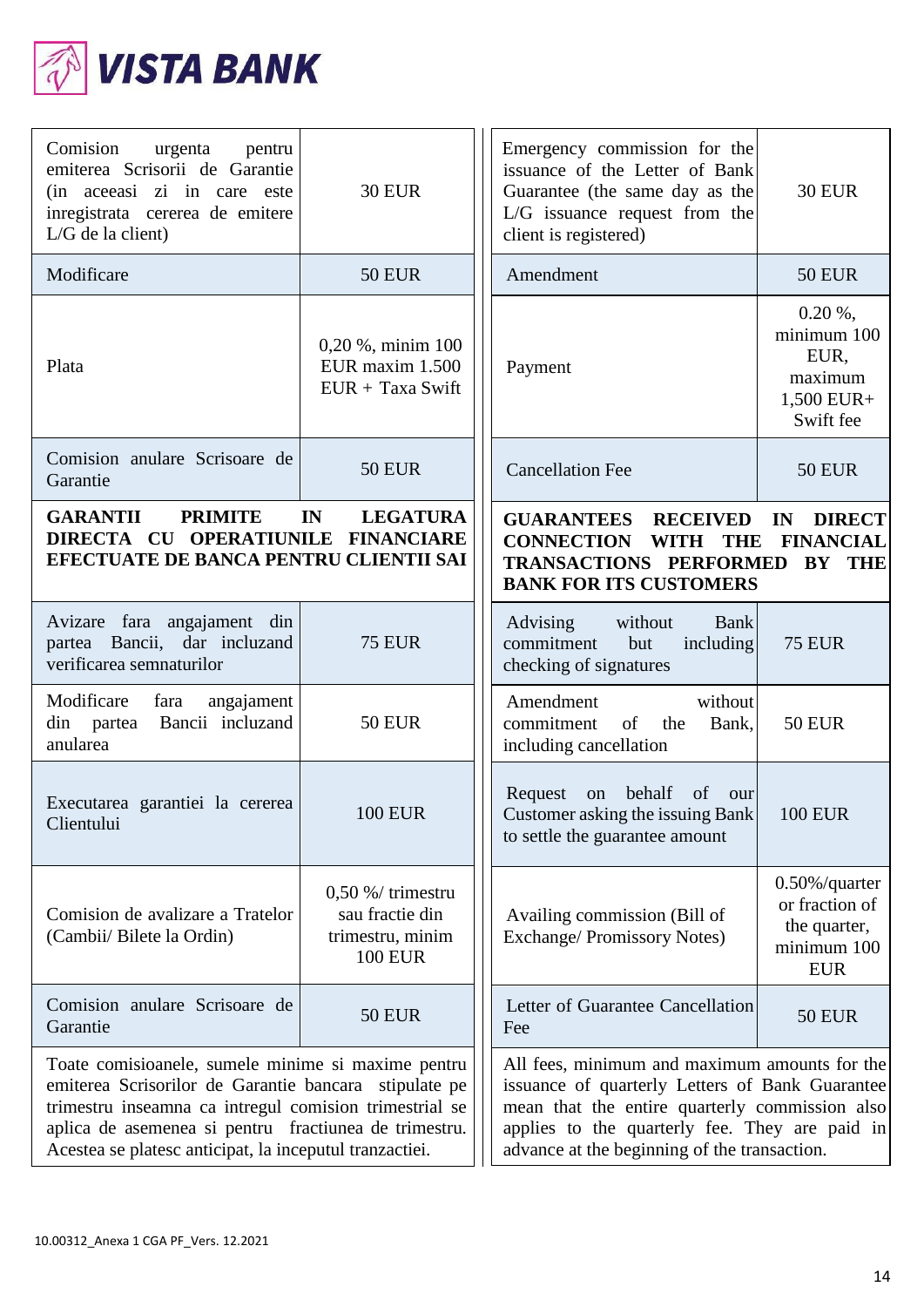

| <b>INTERNET BANKING /</b><br><b>MOBILE BANKING</b>                                                                                                                                             |                                                          | <b>INTINTERNET BANKING /</b><br><b>MOBILE BANKING</b>                                                                                                                                     |                                                                  |
|------------------------------------------------------------------------------------------------------------------------------------------------------------------------------------------------|----------------------------------------------------------|-------------------------------------------------------------------------------------------------------------------------------------------------------------------------------------------|------------------------------------------------------------------|
| <b>Comision Lunar de Administrare</b>                                                                                                                                                          | Fara comision                                            | Monthly administration Fee                                                                                                                                                                | Free of Charge                                                   |
| eTOKEN                                                                                                                                                                                         | Fara comision                                            | eTOKEN                                                                                                                                                                                    | Free of Charge                                                   |
| TRANSFERURI PRIN INTERNET<br><b>BANKING</b><br><b>MOBILE BANKING</b>                                                                                                                           |                                                          | TRANSFER BY INTERNET<br><b>BANKING/</b><br><b>MOBILE BANKING</b>                                                                                                                          |                                                                  |
| LEI - cont curent/ cont de plati cu servicii de baza<br>consumator vulnerabil/nevulnerabil                                                                                                     |                                                          | LEI - current account/ payment account with<br>basic services - vulnerable/ non-vulnerable<br><b>Client</b>                                                                               |                                                                  |
| Intrabancare                                                                                                                                                                                   | Fara comision                                            | Intrabank                                                                                                                                                                                 | Free of Charge                                                   |
| Interbancare*                                                                                                                                                                                  |                                                          | Interbank *                                                                                                                                                                               |                                                                  |
| Pana la 25.000 LEI, inclusiv in<br>regim instant                                                                                                                                               | 3 LEI                                                    | Up to $25,000$ LEI, including<br>instant payments                                                                                                                                         | 3 LEI                                                            |
| Intre $25.000 - 50.000$ LEI.<br>inclusiv in regim instant                                                                                                                                      | 4,5 LEI                                                  | Between 25,000 - 50,000 LEI,<br>including instant payments                                                                                                                                | 4.5 LEI                                                          |
| $\geq$ 50.000 LEI si urgente (orice<br>suma)                                                                                                                                                   | <b>16 LEI</b>                                            | $\geq$ 50,000 LEI and urgent<br>transfers (any amount)                                                                                                                                    | 16 LEI                                                           |
| *Comisionul Transfond de 0,51 LEI pentru platile <<br>50.000 LEI, 0,45 LEI pentru platile instant < 50.000 LEI<br>si comisionul BNR de 6 LEI pentru platile $\geq 50.000$<br>LEI sunt incluse. |                                                          | *Transfond commission of 0.51 LEI for payments<br>$<$ 50,000 LEI, 0.45 LEI for instant<br>payments<50.000 LEI and BNR commission of 6<br>LEI for payments $\geq 50,000$ LEI are included. |                                                                  |
| Valuta - numai pentru cont curent                                                                                                                                                              |                                                          | Foreign currency - only for the current account                                                                                                                                           |                                                                  |
| Intrabancare                                                                                                                                                                                   | Fara comision                                            | Intrabank                                                                                                                                                                                 | Free of Charge                                                   |
| Transferuri interbancare* in Euro "in scope" (plati pe<br>teritoriul Uniunii Europene si Spatiul Economic<br>European numai cu optiunea SHA)                                                   |                                                          | Interbank payments* in Euro "in scope" (payable<br>within the European Union and the European<br>Economic Area only with the SHA option )                                                 |                                                                  |
| Pana la 25.000 LEI echivalent<br>Euro                                                                                                                                                          | 3 LEI                                                    | 25,000<br>LEI<br>Euro<br>Up<br>to<br>equivalent                                                                                                                                           | 3 LEI                                                            |
| Intre 25.000<br>50.000<br>LEI<br>$\overline{\phantom{a}}$<br>echivalent Euro                                                                                                                   | 4,5 LEI                                                  | Between 25,000 - 50,000 LEI<br>Euro equivalent                                                                                                                                            | 4.5 LEI                                                          |
| $\geq$ 50.000 LEI echivalent Euro si<br>urgente (orice suma)                                                                                                                                   | <b>16 LEI</b>                                            | $\geq 50,000$ LEI Euro equivalent<br>and urgent transfers (any amount)                                                                                                                    | <b>16 LEI</b>                                                    |
| *Comisionale SEPA/TARGET 2 sunt incluse                                                                                                                                                        |                                                          | *SEPA/TARGET 2 commissions are included                                                                                                                                                   |                                                                  |
| Transferuri interbancare "out of<br>scope" (plati in afara teritoriului<br>Uniunii Europene si Spatiului<br>Economic European) si platilor                                                     | 0,1%, Min. 5 EUR,<br>Max. 500 EUR +<br><b>Taxa SWIFT</b> | Interbank<br>of<br>"out<br>scope"<br>payments (payments outside the<br>Union<br>and<br>the<br>European<br>European Economic Area)<br>and                                                  | $0.1\%$ , Min. 5<br><b>EUR, Max. 500</b><br>$EUR + SWIFT$<br>Fee |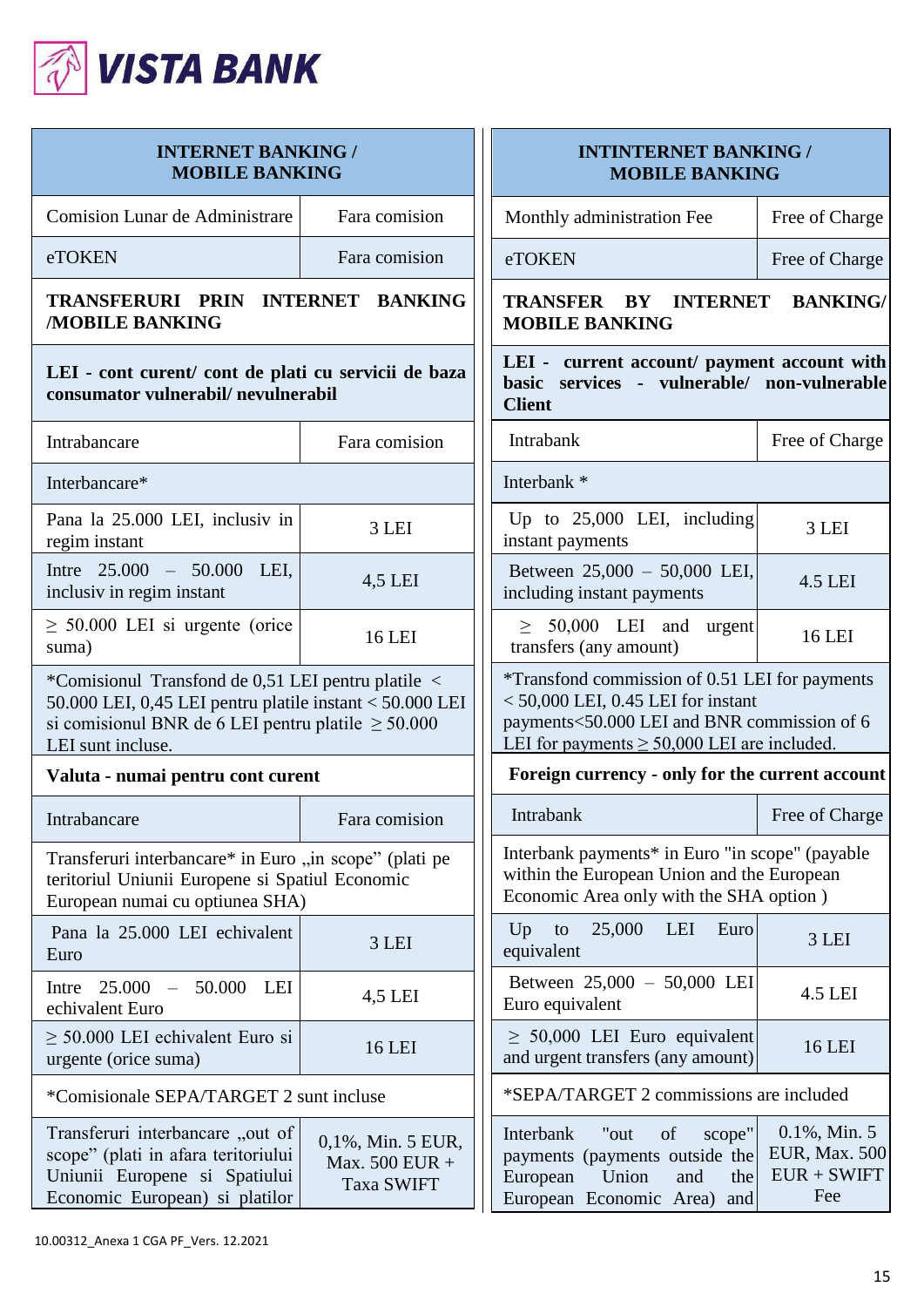

| "in scope" (plati pe teritoriul<br>Uniunii Europene si Spatiul<br>Economic European) in alta<br>valuta decat Euro         |                 | "in scope" payments (payable<br>within the European Union and<br>the European Economic Area) in<br>other currency than Euro              |                           |
|---------------------------------------------------------------------------------------------------------------------------|-----------------|------------------------------------------------------------------------------------------------------------------------------------------|---------------------------|
| <b>Taxa SWIFT</b>                                                                                                         | <b>10 EUR</b>   | <b>SWIFT</b> fee                                                                                                                         | 10 EURO                   |
| <b>SERVICII DIVERSE</b>                                                                                                   |                 | <b>MISCELLANEOUS SERVICES</b>                                                                                                            |                           |
| Inchiriere seif (platibil in avans)                                                                                       |                 | Safe deposit box rental (payable in advance)                                                                                             |                           |
| Comision anual seif marime<br>mica (dimensiuni: lungime 29,5<br>cm, inaltime 10 cm, adancime 53<br>$\text{cm}$ )          | $150$ EUR + TVA | Small safe deposit box (size:<br>length 29.5 cm, height 10 cm,<br>depth 53 cm) annual commission                                         | $150$ EUR +<br><b>VAT</b> |
| Comision anual seif marime<br>(dimensiuni: lungime<br>medie<br>29,5 cm, inaltime 19,5 cm,<br>adancime 53 cm)              | $200$ EUR + TVA | Medium safe deposit box (size:<br>length 29.5 cm, height 19.5 cm,<br>depth 53cm) annual commission                                       | $200$ EUR +<br><b>VAT</b> |
| Comision anual seif marime<br>mare (dimensiuni: lungime 29,5<br>cm, inaltime 29,5 cm, adancime<br>$53$ cm)                | $250$ EUR + TVA | Large safe deposit box (size:<br>length 29.5 cm, height 29.5 cm,<br>depth 53 cm) annual commission                                       | $250$ EUR +<br><b>VAT</b> |
| Garantie pentru cheie (depozitul<br>pentru garantie nu este purtator<br>de dobanda)                                       | <b>250 EUR</b>  | Cash deposit the key (the<br>guarantee deposit does not gather<br>interest)                                                              | <b>250 EUR</b>            |
| Diverse documente trimise prin<br>Fax referitoare la tranzactiile<br>financiare efectuate de Banca<br>pentru clientii sai | 5 LEI/ Pagina   | Various documents sent through<br>financial<br>related<br>fax<br>to<br>transactions performed by the<br>Bank for its clients             | 5 LEI/Page                |
| Investigatii in arhiva referitoare<br>la tranzactii financiare efectuate<br>de Banca pentru clientii sai (sub<br>$1$ an)  | 3 EUR/Pagina    | Archive investigations related to<br>financial transactions performed<br>by the Bank for its clients (for<br>documents less than 1 year) | 3 EUR/Page                |
| Investigatii in arhiva referitoare<br>la tranzactii financiare efectuate<br>de Banca pentru clientii sai<br>(peste 1 an)  | 5 EUR/Pagina    | Archive investigations related to<br>financial transactions performed<br>by the Bank for its clients (for<br>documents more than 1 year) | 5 EUR/Page                |
| Emitere confirmari pentru<br>auditori                                                                                     | $50$ EUR + TVA  | Confirmation letters for auditors                                                                                                        | $50$ EUR + VAT            |
| Scrisoare de bonitate bancara                                                                                             | $50$ EUR + TVA  | Credit worthiness letter                                                                                                                 | $50$ EUR + VAT            |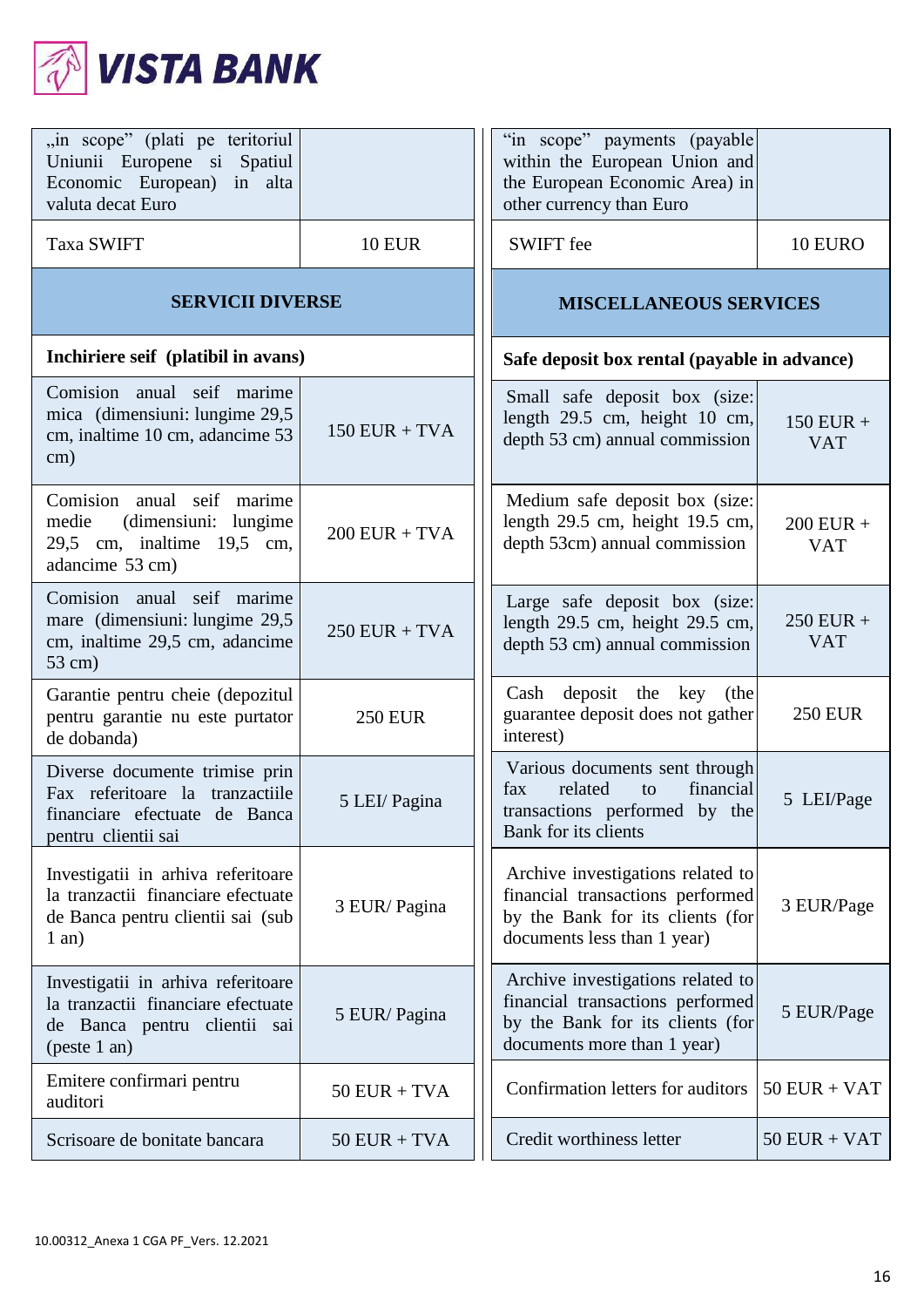

| Scrisoare de comfort bancar<br>emisa fara angajament din partea<br>Bancii                                                                    | $30$ EUR + TVA               | Comfort Letter issued without<br>any responsibility of the Bank                                                       | $30$ EUR + VAT              |
|----------------------------------------------------------------------------------------------------------------------------------------------|------------------------------|-----------------------------------------------------------------------------------------------------------------------|-----------------------------|
| Emitere Scrisoare refinantare                                                                                                                | <b>50 EUR</b>                | <b>Issuance of Refinance Letter</b>                                                                                   | <b>50 EUR</b>               |
| Informatii despre CIP-BNR in<br>operatiunile<br>legatura<br>cu<br>financiare efectuate de Banca<br>(acordare imprumut, depozite,<br>$etc.$ ) | 5 EUR/solicitare             | Information about CIP-BNR in<br>relation to the Bank's financial<br>operations (granting of loans,<br>deposits, etc.) | 5 EUR/request               |
| Transport de bani numerar                                                                                                                    | Negociabil                   | Cash transportation                                                                                                   | Negotiable                  |
| Posta/ Curier (DHL, etc.)                                                                                                                    | Cost real                    | Post/Courier services (DHL, etc.)                                                                                     | Real cost                   |
| notificare<br>(trimis)<br>Taxa<br>prin<br>curier)                                                                                            | Cost real                    | Notification fee (sent by courier)                                                                                    | Real cost                   |
| Notificari<br>prin<br>executor<br>judecatoresc                                                                                               | Cost real (taxe<br>executor) | Notifications by bailiff                                                                                              | Real cost<br>(bailiff fees) |
| Portabilitate conturi de plati cu<br>servicii de baza/cont curent                                                                            | Fara comision                | Portability of payment accounts<br>with basic<br>services/<br>current<br>account                                      | Free of<br>Charges          |